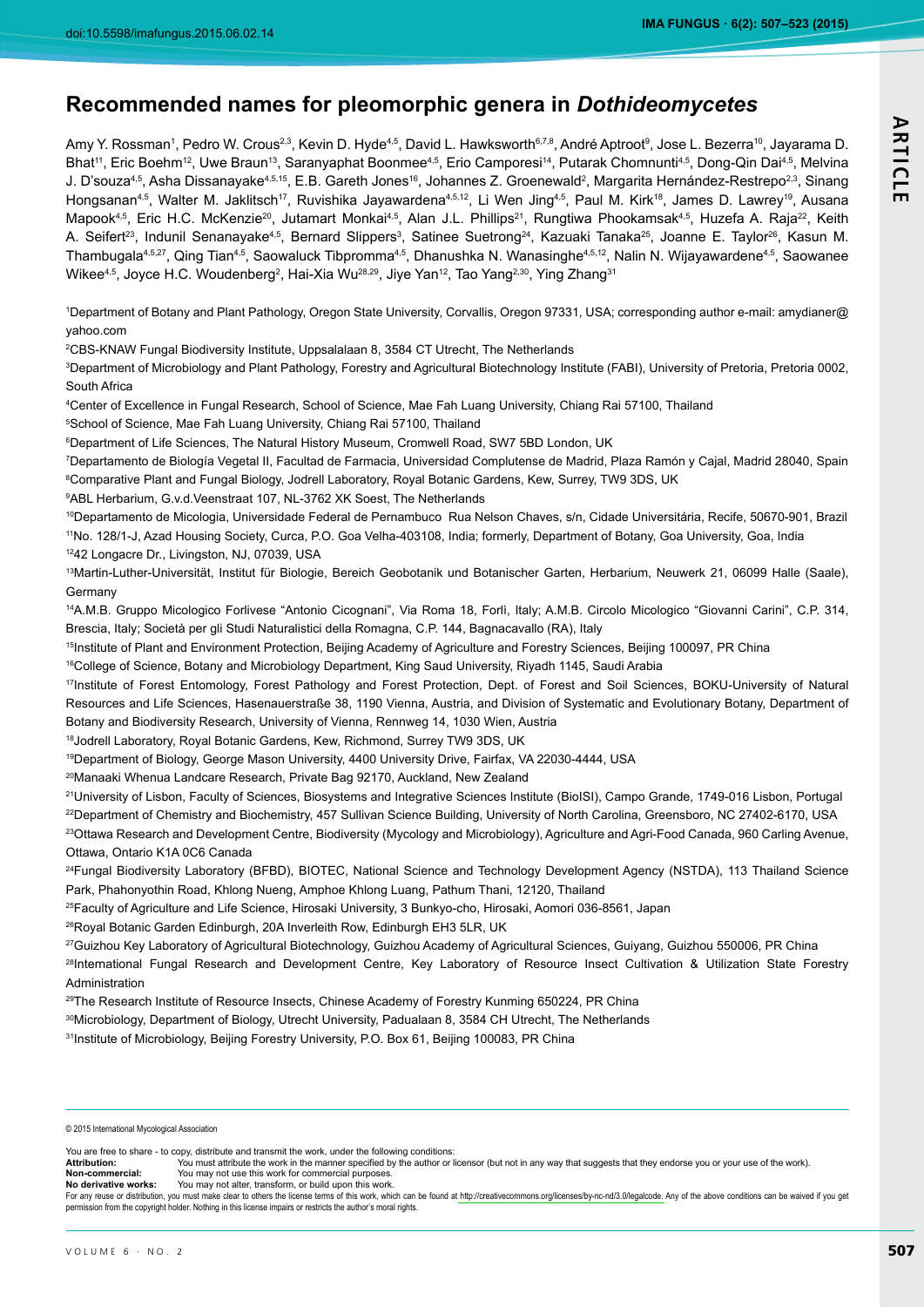**Abstract:** This paper provides recommendations of one name for use among pleomorphic genera in *Dothideomycetes* by the Working Group on *Dothideomycetes* established under the auspices of the International Commission on the Taxonomy of Fungi (ICTF). A number of these generic names are proposed for protection because they do not have priority and/or the generic name selected for use is asexually typified. These include: *Acrogenospora* over *Farlowiella; Alternaria* over *Allewia, Lewia*, and *Crivellia; Botryosphaeria* over *Fusicoccum; Camarosporula* over *Anthracostroma*; *Capnodium* over *Polychaeton; Cladosporium* over *Davidiella; Corynespora* over *Corynesporasca*; *Curvularia* over *Pseudocochliobolus; Elsinoë* over *Sphaceloma; Excipulariopsis* over *Kentingia; Exosporiella* over *Anomalemma; Exserohilum* over *Setosphaeria*; *Gemmamyces* over *Megaloseptoria*; *Kellermania* over *Planistromella; Kirschsteiniothelia* over *Dendryphiopsis; Lecanosticta* over *Eruptio; Paranectriella* over *Araneomyces; Phaeosphaeria* over *Phaeoseptoria; Phyllosticta* over *Guignardia; Podonectria* over *Tetracrium; Polythrincium* over *Cymadothea; Prosthemium* over *Pleomassaria; Ramularia* over *Mycosphaerella; Sphaerellopsis* over *Eudarluca; Sphaeropsis* over *Phaeobotryosphaeria; Stemphylium* over *Pleospora; Teratosphaeria* over *Kirramyces* and *Colletogloeopsis; Tetraploa* over *Tetraplosphaeria; Venturia* over *Fusicladium* and *Pollaccia;* and *Zeloasperisporium* over *Neomicrothyrium*. Twenty new combinations are made: *Acrogenospora carmichaeliana* (Berk.) Rossman & Crous, *Alternaria scrophulariae* (Desm.) Rossman & Crous, *Pyrenophora catenaria* (Drechsler) Rossman & K.D. Hyde, *P. dematioidea* (Bubák & Wróbl.) Rossman & K.D. Hyde, *P. fugax* (Wallr.) Rossman & K.D. Hyde, *P. nobleae* (McKenzie & D. Matthews) Rossman & K.D. Hyde, *P. triseptata* (Drechsler) Rossman & K.D. Hyde, *Schizothyrium cryptogamum* (Batzer & Crous) Crous & Batzer, *S. cylindricum* (G.Y. Sun *et al.*) Crous & Batzer, *S. emperorae* (G.Y. Sun & L. Gao) Crous & Batzer, *S. inaequale*  (G.Y. Sun & L. Gao) Crous & Batzer, *S. musae* (G.Y. Sun & L. Gao) Crous & Batzer, *S. qianense* (G.Y. Sun & Y.Q. Ma) Crous & Batzer, *S. tardecrescens* (Batzer & Crous) Crous & Batzer, *S. wisconsinense* (Batzer & Crous) Crous & Batzer, *Teratosphaeria epicoccoides* (Cooke & Massee) Rossman & W.C. Allen, *Venturia catenospora* (Butin) Rossman & Crous, *V. convolvularum* (Ondrej) Rossman & Crous, *V. oleaginea* (Castagne) Rossman & Crous, and *V. phillyreae* (Nicolas & Aggéry) Rossman & Crous, combs. nov. Three replacement names are also proposed: *Pyrenophora grahamii* Rossman & K.D. Hyde, *Schizothyrium sunii* Crous & Batzer, and *Venturia barriae* Rossman & Crous noms. nov.

**Article info:** Submitted: 4 November 2015; Accepted: 23 November 2015; Published: 2 December 2015.

#### **INTRODUCTION**

A comprehensive account of the genera of *Dothideomycetes* was provided by Hyde *et al.* (2013), and updated by Wijayawardene *et al*. (2014). These works serve as the basis for the move to one scientific name for pleomorphic genera of fungi in this class. Based on the latter publication, an account is presented for all pleomorphic genera in *Dothideomycetes* including the generic names recommended for use. This article is essentially abstracted from Wijayawardene *et al.* (2014) to present only competing pairs of genera for consideration by the Nomenclature Committee for Fungi (NCF), as well as including minor corrections. All but three of the recommendations listed here agree with those of Wijayawardene *et al.* (2014). For *Acrogenospora-Farlowiella*, a case is now made for protecting *Acrogenospora* based on the wider use and fewer name changes required rather than following the principle of priority. Similarly *Camarosporula* was determined to be more widely used than the competing generic name *Anthracostroma*, which has equal priority; *Camarosporula* is consequently recommended for use. Although *Sydowia* and *Hormonema* were considered distinct by Wijayawardene *et al.* (2014), a study by Hirooka *et al.*  (2012) suggested that their type species were congeneric. Thus, *Sydowia* is now recommended for use based on the greater number of species, wider use, and priority. Four additional pairs of genera were discovered to be synonyms as explained below. In addition, three generic names with synonyms listed in Wijayawardene *et al.* (2014) are probably not, as explained under names not included. Generic names

with synonyms that are not pleomorphic, i.e. all sexual or all asexually typified synonyms are not included.

A list of names of all pleomorphic genera, i.e. those having synonymous generic names for an alternate morph along with their type species and citations and the action required, if any, is presented in Table 1. A number of genera recommended for use require action by the NCF for two reasons. Generic names that do not have priority must be approved for protection by the NCF, equivalent to conservation. In addition, according to Article 57.2 of the *International Code of Nomenclature for algae, fungi and plants* (ICN; McNeill *et al.* 2012), generic names with type species typified by sexual morphs of species (S) must be suppressed or rejected before a generic name typified by a species with an asexual morph (A) can be used. We note, however, that the mycological community has proposed deletion of Art. 57.2 (Hawksworth 2015) so that names will in future compete on priority of publication regardless of the morph of their type species.

Clarifications of elements of the ICN relevant to this paper are as follows. One concerns the publication of two or more scientific names in the same publication. When this occurs, all names in that publication are considered to have equal priority. If names in that publication are determined to be synonyms, the first author to select one of them for use determines the priority. Secondly, if a generic name is protected for use because it is considered a synonym of another generic name but is later found not to be a synonym, that generic name remains available for use. This is similar to the concept of a genus that may initially be broadly circumscribed and later more narrowly defined. These and

#### **Key words:**

Fungal systematics genera of fungi one fungus one name pleomorphism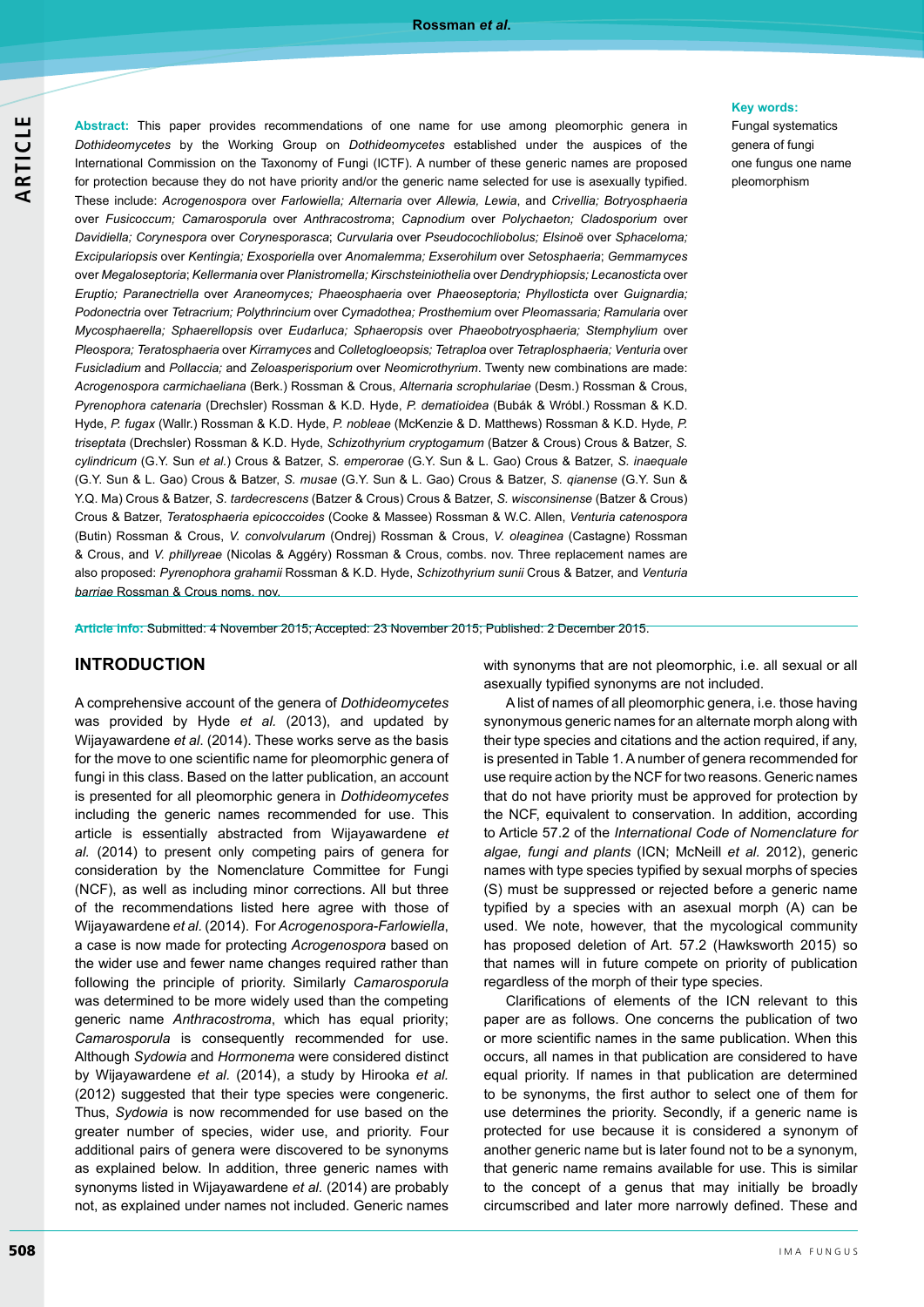many other nomenclatural situations related to moving to one scientific name for fungi are explained in Rossman (2014), as determined by the ICN. For an updated account of the scientific names of fungi associated with plants including those previously having two names, consult the USDA SMML Fungal Database[s \(http://nt.ars-grin.gov/fungaldatabases/\),](http://nt.ars-grin.gov/fungaldatabases/) which includes the scientific names of plant-associated fungi that reflect the most recent literature along with the host and worldwide distribution of each species.

# **Pleomorphic generic names of** *Dothideomycetes* **and recommendations for use OF one name**

# **Protect** *Acrogenospora* **M.B. Ellis 1971 (A) over** *Farlowiella* **Sacc. 1891 (S)**

The generic name *Acrogenospora,* typified by *A. sphaerocephala,* includes two of the 11 species that have sexual morphs placed in *Farlowiella* typified by *F.repanda* (also considered to be *F. carmichaeliana*). Although no molecular data exist to support the synonymy of *Acrogenospora* with *Farlowiella*, the distinctive morphology of the asexual morph suggests this and has long been accepted (Ellis 1971, 1976, Schoch *et al*. 2009). Three names representing two species have been described in *Farlowiella,* both of which have earlier names in *Acrogenospora* and thus would require name changes if *Farlowiella* were retained. All names in *Acrogenospora* would need to be changed if *Farlowiella* were used. In addition, confusion exists with the fungal name *Farlowiella* because it has also been used for an algal genus of *Phaeophyta* for which a replacement name was published in 1975, and because there is also an insect genus named *Farlowella*. If the generic name *Acrogenospora* is protected, only one name change would be required. *Acrogenospora* has been monographed (Goh *et al*. 1998), including especially those known from freshwater that may not all belong in that genus. *Acrogenospora* is commonly used by plant pathologists and ecologists, thus protection of the generic name *Acrogenospora* is favoured as it would contribute to nomenclatural stability of these species. This disagrees with our previous recommendation (Wijayawardene *et al.* 2014), which was supported by the argument that *Farlowiella* was adopted in the comprehensive account of *Dothideomycetes* by Schoch *et al.* (2009), a paper published prior to the shift to single nomenclature for pleomorphic fungi (Crous *et al*. 2015a).

# **Acrogenospora carmichaeliana** (Berk.) Rossman & Crous, **comb. nov**.

#### MycoBank MB814513

- *Basionym*: *Hysterium carmichaelianum* Berk., *in* Hooker, *Engl. Fl.* **5** (2**)**: 294 (1836).
- *Synonyms*: *Farlowiella carmichaeliana* (Berk.) Sacc., *Syll. fung.* **9**: 1101 (1891).
- *Monotospora megalospora* Berk. & Broome, *Ann. Mag. nat. Hist.*, ser. 2, **13**: 462 (1854).
- *Acrogenospora megalospora* (Berk. & Broome) Goh *et al*., *Mycol. Res.* **102**: 1311 (1998).
- *Hysterium repandum* A. Bloxam ex Duby, *Mém. Soc. Phys. Hist. nat. Genève* **16**: 27 (1861).
- *Farlowiella repanda* (A. Bloxam ex Duby) Sacc., *Syll. Fung.* **9**: 1101 (1891).

# **Use** *Alternaria* **Nees 1816 (A) rather than** *Lewia* **M.E. Barr & E.G. Simmons 1986 (S),** *Allewia***E.G. Simmons 1990 (S) and** *Crivellia* **Shoemaker & Inderb. 2006 (S)**

The genus *Alternaria,* typified by *A. alternata,* is a well-known genus with over 700 names including the causal organisms of diseases such as leaf spot of crucifers (*A. brassicae*), citrus fruit black spot (*A. citri*), sunflower blight (*A. helianthi*), and early blight of potatoes (*A. solani*) among others. Simmons (1986) was the first to describe a sexual morph for *Alternaria* based on *Lewia scrophulariae* having the asexual morph *Alternaria conjuncta*. A second sexually typified genus *Allewia* based on *A. proteae* was described for species that Simmons (1990) placed in *Embellisia*, a segregate of *Alternaria*. These genera, as well as the monotypic genus *Crivellia* typified by *C. papaveracearum,* were shown to be monophyletic and recognized as a broadly circumscribed *Alternaria* by Woudenberg *et al.* (2013, 2104). Given its widespread use, the number of species, and its priority, the use of *Alternaria* is recommended.

### **Alternaria scrophulariae** (Desm.) Rossman & W.C. Allen, **comb. nov.**

- MycoBank MB815091
- *Basionym*: *Sphaeria scrophulariae* Desm., *Pl. Crypt. Nord Fr.*  ed. 1, fasc. 15, no. 718. (1834).
- *Synonyms*: *Lewia scrophulariae* (Desm.) M.E. Barr & E.G. Simmons, *in* Simmons, *Mycotaxon* **25**: 294 (1986)
- *Pleospora scrophulariae* (Desm.) Höhn., *Sber. Akad. Wiss. Wien*, *Math.-naturw. Kl*., Abt. 1 **126**: 374 (1917)
- *Leptosphaeria scrophulariae* (Desm.) Sacc., *Syll. Fung.* **2**: 57 (1883)
- *Alternaria conjuncta* E.G. Simmons, *Mycotaxon* **25**: 294 (1986)

When Barr & Simmons (in Simmons 1986) introduced the new generic name *Lewia* for the sexual morph of species of *Alternaria*, they selected *L. scrophulariae* (based on *Sphaeria scrophulariae*) as the type species. In the same publication the asexual morph of *L. scrophulariae* was described as a new species, *A. conjuncta*, thus there is no doubt that these names represent the same species. However, the oldest epithet for this species should be placed in *Alternaria*. Most reports of this species are under the names *L. scrophulariae* or *Pleospora scrophulariae*.

# **Protect** *Bipolaris* **Shoemaker 1959 (A) over**  *Cochliobolus* **Drechsler 1954 (S)**

The generic names *Bipolaris* typified by *B. maydis* and *Cochliobolus* typified by *C. heterostrophus*, the sexual morph of *B. maydis*, are unquestionably synonyms (Manamgoda *et al.* 2014). These genera include a number of economically important plant pathogens causing diseases of cereal crops worldwide, especially southern corn leaf blight caused by *B. maydis*. At present 115 names have been included in *Bipolaris* while 54 names have been described in *Cochliobolus*.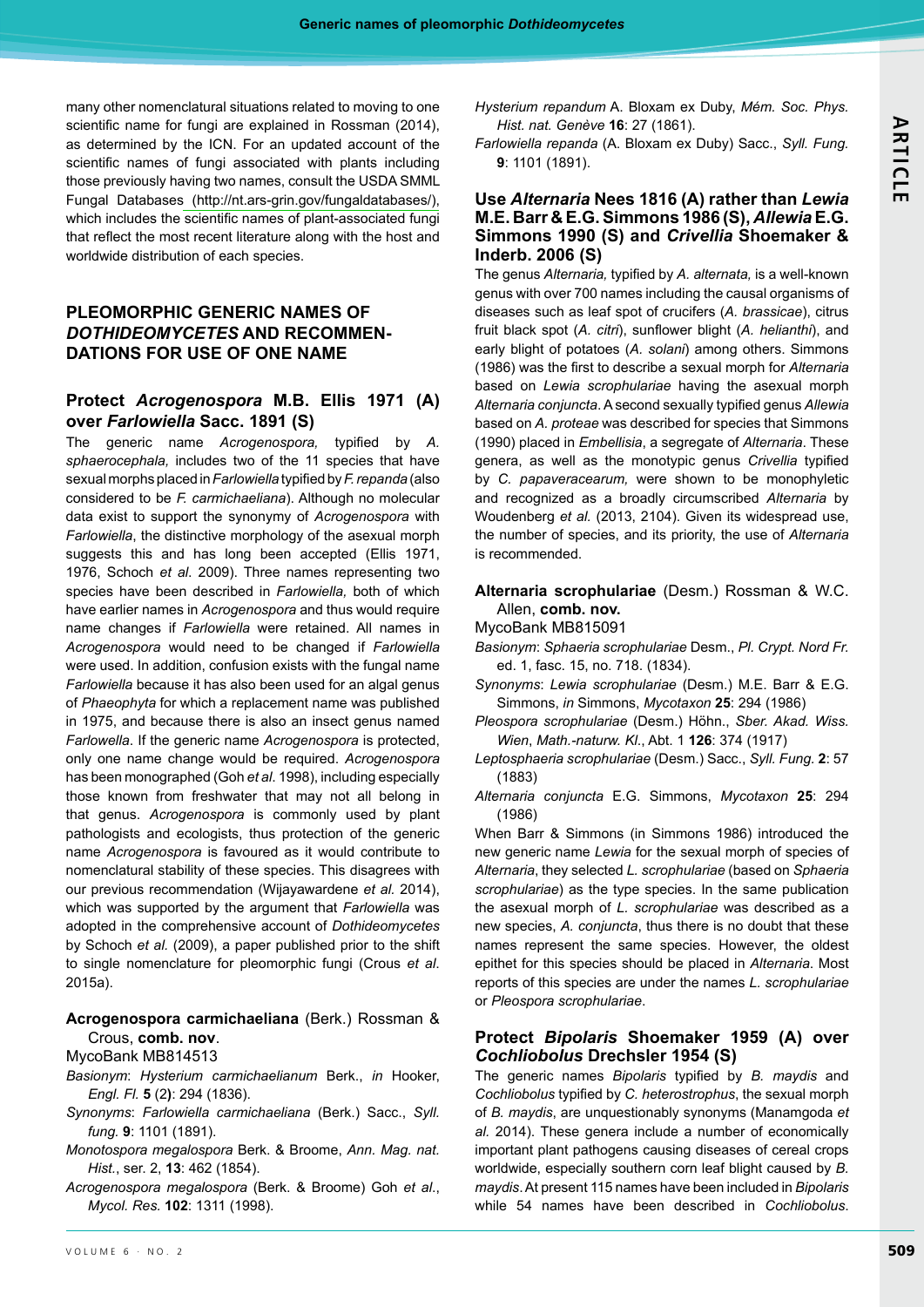**Rossman** *et al***.**

**Table 1.** Names of pleomorphic genera in *Dothideomycetes* that are proposed for protection or are asexually typified and recommended for use over sexually typified genera. For each genus the citation, type species and accepted name is given. NCF = Nomenclature Committee for Fungi.

| Generic name recommended for use, citation                                                                         | Suppressed generic name(s), citation, type                                                                                                                                  | <b>Action required</b>                                                                            |
|--------------------------------------------------------------------------------------------------------------------|-----------------------------------------------------------------------------------------------------------------------------------------------------------------------------|---------------------------------------------------------------------------------------------------|
| and type species                                                                                                   | species, and currently accepted name                                                                                                                                        |                                                                                                   |
| Acrogenospora M.B. Ellis, Demat. Hyphom:<br>114.1971.                                                              | Farlowiella Sacc., Syll. Fung. 9: 1100. 1891.                                                                                                                               | Protect Acrogenospora (1971) over<br>Farlowiella (1891). Asexual type.<br>Approval needed by NCF. |
| Typus: A. sphaerocephala (Berk. & Broome)<br>M.B. Ellis 1971. (Monotospora sphaerocephala<br>Berk. & Broome 1859). | Typus: F. repanda (A. Bloxam ex Duby) Sacc.<br>1891 (Hysterium repandum A. Bloxam ex Duby<br>1861); now Acrogenospora carmichaeliana (Berk.)<br>Rossman & Crous 2015.       |                                                                                                   |
| Alternaria Nees, Syst. Pilze: 72 1816; nom.<br>cons.                                                               | Lewia M.E. Barr & E.G. Simmons in Mycotaxon 25:<br>289.1986.                                                                                                                | Asexual type. Approval needed by<br>NCF.                                                          |
| Typus: A. tenuis Nees 1816; now A. alternata<br>(Fr.) Keissl. 1912 (Torula alternata Fr. 1832).                    | Typus: L. scrophulariae (Desm.) M.E. Barr & E.G.<br>Simmons 1986 (Sphaeria scrophulariae Desm.<br>1836); now Alternaria scrophulariae (Desm.)<br>Rossman & W.C. Allen 2015. |                                                                                                   |
|                                                                                                                    | Allewia E.G. Simmons in Mycotaxon 38: 260. 1990.                                                                                                                            |                                                                                                   |
|                                                                                                                    | Typus: A. proteae E.G. Simmons 1990; now<br>Alternaria proteae (E.G. Simmons) Woudenberg &<br>Crous 2013.                                                                   |                                                                                                   |
|                                                                                                                    | Crivellia Shoemaker & Inderb. in Can. J. Bot. 84:<br>1308.2006.                                                                                                             |                                                                                                   |
|                                                                                                                    | Typus: C. papaveracea (De Not.) Shoemaker &<br>Inderb. 2006 (Cucurbitaria papaveracea De Not.<br>1863); now Alternaria penicillata (Corda) Woudenb.<br>& Crous 2013.        |                                                                                                   |
| Bipolaris Shoemaker in Can. J. Bot. 37: 882.<br>1959.                                                              | Cochliobolus Drechsler in Phytopathology 24: 973.<br>1934.                                                                                                                  | Bipolaris<br>was<br>proposed<br>for<br>conservation by Rossman et al.<br>(2013).                  |
| Typus: B. maydis (Y. Nisik. & C. Miyake)<br>Shoemaker 1959 (Helminthosporium maydis Y.<br>Nisik. & C. Miyake 1926. | Typus: C. heterostrophus (Drechsler) Drechsler<br>1934 (Ophiobolus heterostrophus Drechsler 1925);<br>now Bipolaris maydis (Y. Nisik. & C. Miyake)<br>Shoemaker 1959.       |                                                                                                   |
| Botryohypoxylon Samuels & J.D. Rogers in<br>Mycotaxon 25: 631. 1986.                                               | Iledon Samuels & J.D. Rogers in Mycotaxon 25:<br>633.1986.                                                                                                                  | None.                                                                                             |
| Typus: B. amazonense Samuels & J.D. Rogers<br>1986.                                                                | Typus: Iledon versicolor Samuels & J.D. Rogers<br>1986; now Botryohypoxylon amazonense Samuels<br>& J.D. Rogers 1986.                                                       |                                                                                                   |
| Botryosphaeria Ces. & De Not., Comm. Soc.<br>crittog. Ital. 1(4): 211. 1863.                                       | Fusicoccum Corda in Sturm, Deutschl. Fl. 3 (2):<br>111. 1829.                                                                                                               | Protect Botryosphaeria (1863) over<br>Fusicoccum (1829).                                          |
| Typus: B. dothidea (Moug.) Ces. & De Not. 1863.                                                                    | Typus: F. aesculi Corda 1829; now Botryosphaeria<br>dothidea (Moug.) Ces. & De Not. 1863.                                                                                   |                                                                                                   |
| <b>Brooksia</b> Hansf. in Proc. Linn. Soc. N.S.W. 81:<br>32.1956.                                                  | Hiospira R.T. Moore, in Trans. Brit. mycol. Soc. 45:<br>145. 1962.                                                                                                          | None.                                                                                             |
| Typus: B. tropicalis Hansf. 1956.                                                                                  | Typus: H. hendrickxii (Hansf.) R.T. Moore 1962<br>(Helicosporium hendrickxii Hansf. 1945); now<br>Brooksia tropicalis Hansf. 1956.                                          |                                                                                                   |
| Camarosporula Petr. in Sydowia 8: 99. 1954.                                                                        | Anthracostroma Petr. in Sydowia 8: 96. 1954.                                                                                                                                | Asexual type. Approval needed by                                                                  |
| Typus: C. persoonii (Henn.) Petr. 1954<br>(Hendersonia persoonii Henn. 1901).                                      | Typus: A. <i>persooniae</i> (Henn.) Petr.<br>1954<br>(Mycosphaerella persooniae Henn. 1903); now<br>Camarosporula persoonii (Henn.) Petr. 1954.                             | NCF.                                                                                              |
| Capnodium Mont. in Annis Sci. Nat., Bot., sér. 3<br>11: 233. 1849.                                                 | Polychaeton (Pers.) Lév. in Orbigny, Dict. Univ.<br>Hist. Nat. 8: 493. 1846 (Fumago sect. Polychaeton<br>Pers., Mycol. eur. 1: 9. 1822).                                    | Protect Capnodium (1849) over<br>Polychaeton (1846).                                              |
| Typus: C. salicinum Mont. 1849; now C. citri<br>Berk. & Desm. (1849).                                              | Typus: P. quercinum (Pers.) Kuntze 1898. (Fumago<br>quercinum Pers. 1822)                                                                                                   |                                                                                                   |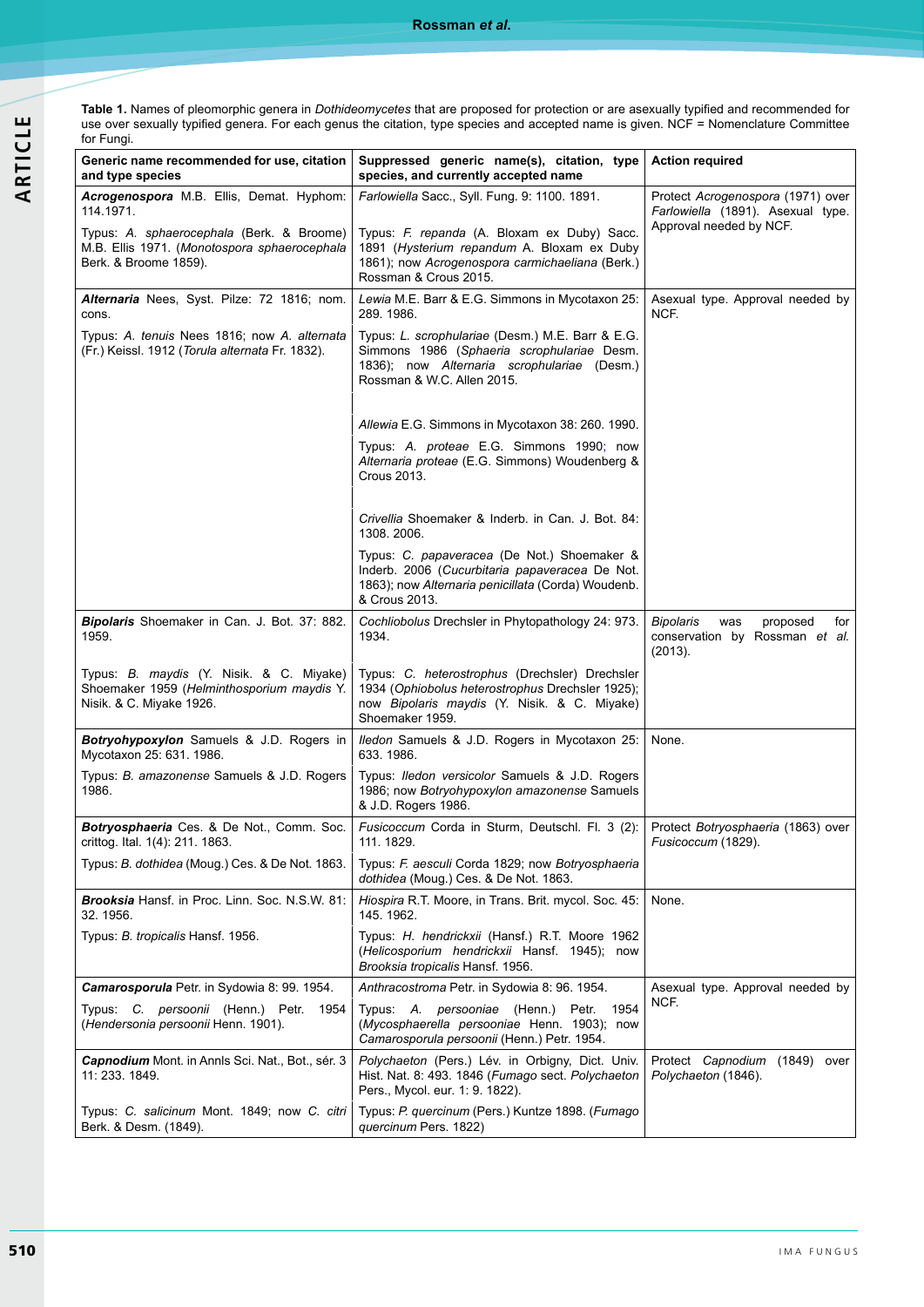**Table 1.** (Continued).

| Generic name recommended for use, citation<br>and type species                                                 | Suppressed generic name(s), citation, type<br>species, and currently accepted name                                                                                  | <b>Action required</b>                                               |
|----------------------------------------------------------------------------------------------------------------|---------------------------------------------------------------------------------------------------------------------------------------------------------------------|----------------------------------------------------------------------|
| Cladosporium Link in Mag. Gesell. naturf.<br>Freunde, Berlin 7: 37. 1816.                                      | Davidiella Crous & U. Braun in Mycol. Progr. 2: 8.<br>2003.                                                                                                         | Asexual type. Approval needed by<br>NCF.                             |
| Typus: C. herbarum (Pers.) Link 1816 (Dematium<br>herbarum Pers. 1794.                                         | Typus: D. tassiana (De Not.) Crous & U. Braun<br>2003 (Sphaerella tassiana De Not. 1863); now<br>Cladosporium herbarum (Pers.) Link 1816.                           |                                                                      |
| Comminutispora A.W. Ramaley in Mycologia<br>88: 132. 1996.                                                     | Hyphospora A.W. Ramaley in Mycologia 88: 133.<br>1996.                                                                                                              | None.                                                                |
| Typus: C. agavacearum A.W. Ramaley 1996.                                                                       | Typus: H. agavacearum A.W. Ramaley 1996; now<br>Comminutispora agavacearum A.W. Ramaley<br>1996.                                                                    |                                                                      |
| Corynespora Güssow in Z. PflKrankh. PflSchutz<br>16: 10. 1906.                                                 | Corynesporasca Sivan. in Mycol. Res. 100: 786.<br>1996.                                                                                                             | Asexual type. Approval needed by<br>NCF.                             |
| Typus: C. mazei Güssow 1906; now C. cassiicola<br>(Berk. & M.A. Curtis) C.T. Wei 1950.                         | Typus: C. caryotae Sivan. 1996; ? now Corynespora<br>cassiicola (Berk. & M.A. Curtis) C.T. Wei 1950.                                                                |                                                                      |
| Curvularia Boedijn in Bull. Jard. bot. Buitenz,<br>sér. 3 13: 123. 1933.                                       | Pseudocochliobolus Tsuda et al. in Mycologia 69:<br>1117.1978.                                                                                                      | Asexual type. Approval needed by<br>NCF.                             |
| Typus: C. lunata (Wakker) Boedijn 1933<br>(Acrothecium lunatum Wakker 1898).                                   | Typus: P. nisikadoi Tsuda et al. 1978; now Curvularia<br>coicis E. Castell. 1956.                                                                                   |                                                                      |
| <b>Elsinoë</b> Racib., Parasit. Alg. Pilze Java's 1: 14.<br>1900.                                              | Sphaceloma de Bary, Ann. Oenol. 4: 165. 1874.                                                                                                                       | Protect<br>Elsinoë<br>(1900)<br>over<br>Sphaceloma (1874).           |
| Typus: E. canavaliae Racib. 1900.                                                                              | Typus: S. ampelinum de Bary 1874; now Elsinoë<br>ampelina Shear 1929.                                                                                               |                                                                      |
| <b>Excipulariopsis P.M. Kirk &amp; Spooner in Trans.</b><br>Brit. mycol. Soc. 78: 251. 1982.                   | Kentingia Sivan. & W.H. Hsieh in Mycol. Res. 93:<br>83.1989.                                                                                                        | Asexual type. Approval needed by<br>NCF.                             |
| Typus: E. narsapurensis (Subram.) Spooner<br>& P.M. Kirk 1982 (Excipularia narsapurensis<br>Subram. 1956).     | Typus: K. corticola Sivan. & W.H. Hsieh 1989; now<br>Excipulariopsis narsapurensis (Subram.) Spooner<br>& P.M. Kirk 1982.                                           |                                                                      |
| <b>Exosporiella</b> P. Karst., Finlands mögelsvampar<br>(Hyphom. fenn.): 160. 1892.                            | Anomalemma Sivan. in Trans. Brit. mycol. Soc. 8:<br>328.1983.                                                                                                       | Asexual type. Approval needed by<br>NCF.                             |
| Typus: E. fungorum (Fr.) P. Karst. 1892<br>(Epochnium fungorum Fr. 1832).                                      | Typus: A. epochnii (Berk. & Broome) Sivan. 1983<br>(Sphaeria epochnii Berk. & Broome 1866); now<br>Exosporiella fungorum (Fr.) P. Karst. 1892.                      |                                                                      |
| <b>Exserohilum</b> K.J. Leonard & Suggs in Mycologia<br>66: 289. 1974.                                         | Setosphaeria K.J. Leonard & Suggs in Mycologia<br>66: 294. 1974.                                                                                                    | Asexual type. Approval needed by<br>NCF.                             |
| Typus: E. turcicum (Pass.) K.J. Leonard & Suggs<br>1974 (Helminthosporium turcicum Pass. 1876).                | Typus: S. turcica (Luttr.) K.J. Leonard & Suggs<br>1974 (Trichometasphaeria turcica Luttr. 1958);<br>now Exserohilum turcicum (Pass.) K.J. Leonard &<br>Suggs 1974. |                                                                      |
| Gemmamyces Casagr. in Phytopath. Z. 66: 119.<br>1969.                                                          | Megaloseptoria Naumov, Bolêz. Rast. 14: 144.<br>1925.                                                                                                               | Protect Gemmamyces (1969) over<br>Megaloseptoria (1925).             |
| Typus: G., piceae (Borthw.) Casagr. 1969<br>(Cucurbitaria piceae Borthw. 1909).                                | М.<br>mirabilis<br>Typus:<br>Naumov<br>1925;<br>now<br>Gemmamyces piceae (Borthw.) Casagr. 1969.                                                                    |                                                                      |
| Kellermania Ellis & Everh. in J. Mycol. 1(12):<br>153.1885.                                                    | Planistromella A.W. Ramaley in Mycotaxon 47: 260.<br>1993.                                                                                                          | Asexual type. Approval needed by<br>NCF.                             |
| Typus: K. yuccigena Ellis & Everh. 1885.                                                                       | Typus: P. yuccifoliorum A.W. Ramaley 1993; now<br>Kellermania yuccifoliorum A.W. Ramaley 1993.                                                                      |                                                                      |
| Kirschsteiniothelia D. Hawksw. in Bot J. Linn.<br>Soc. 91: 182. 1985.                                          | Dendryphiopsis S. Hughes in Can. J. Bot. 31: 655.<br>1953.                                                                                                          | Protect Kirschsteiniothelia<br>(1985)<br>over Dendryphiopsis (1953). |
| Typus: K. aethiops (Sacc.) D. Hawksw. 1985<br>(Amphisphaeria aethiops Sacc. 1882).                             | Typus: D. atra (Corda) S. Hughes 1953 (Dendryphion<br>atrum Corda 1840); now Kirschsteiniothelia atra<br>(Corda) D. Hawksw. 2014.                                   |                                                                      |
| Lecanosticta Syd. in Annis mycol. 20: 211.<br>1922.                                                            | Eruptio M.E. Barr in Mycotaxon 60: 437. 1996.                                                                                                                       | Asexual type. Approval needed by<br>NCF.                             |
| Typus: L. pini Syd. 1922; now Lecanosticta<br>acicola (Thüm.) Syd. 1924 (Cryptosporium<br>acicola Thüm. 1878). | Typus: E. acicola (Dearn.) M.E. Barr<br>1996<br>(Oligostroma<br>acicola<br>Dearn.<br>1926);<br>now<br>Lecanosticta acicola (Thüm.) Syd. 1924.                       |                                                                      |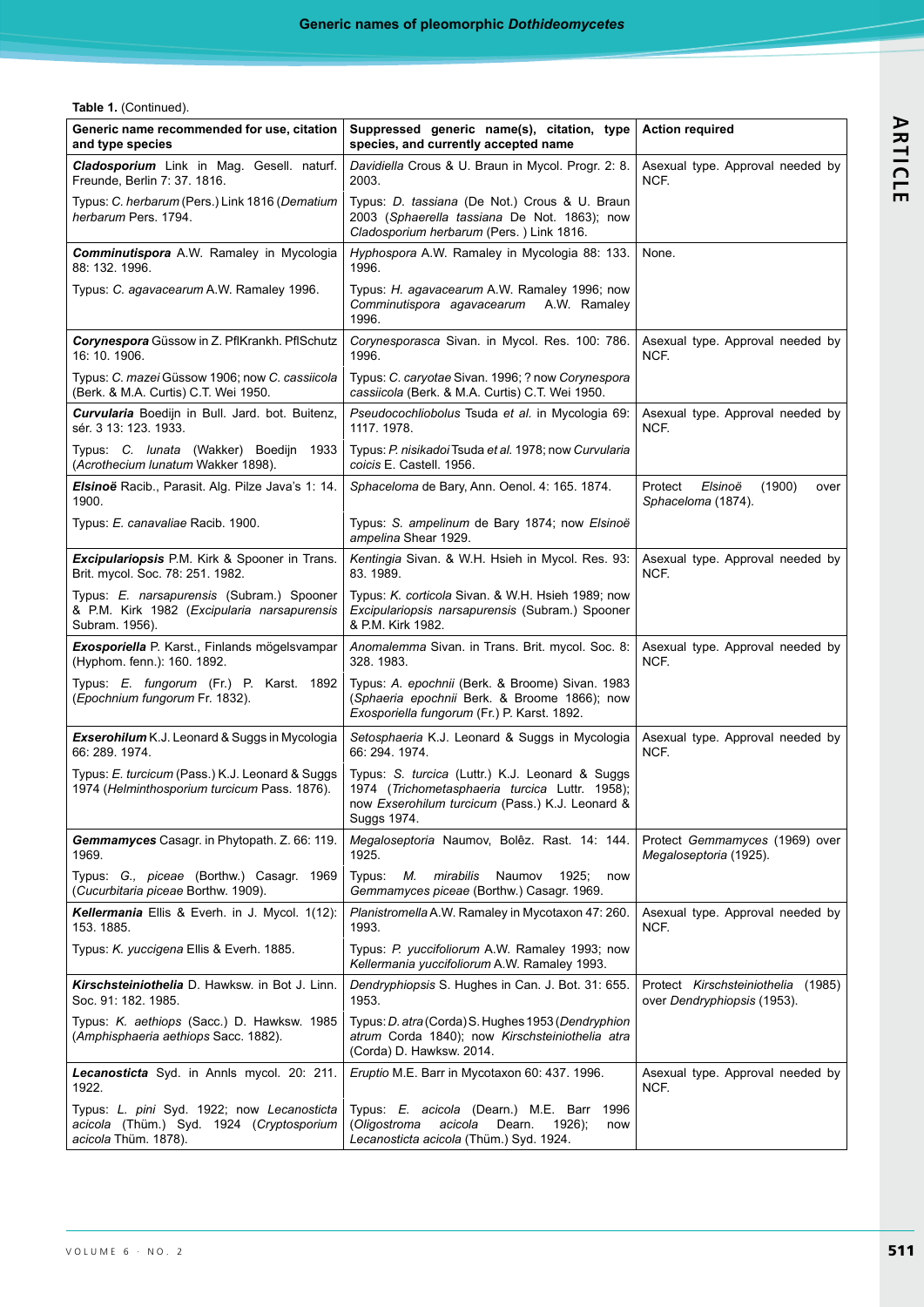**Table 1.** (Continued).

| Generic name recommended for use, citation<br>and type species                                                                                                                                      | Suppressed generic name(s), citation, type<br>species, and currently accepted name                                                                                                   | <b>Action required</b>                                     |
|-----------------------------------------------------------------------------------------------------------------------------------------------------------------------------------------------------|--------------------------------------------------------------------------------------------------------------------------------------------------------------------------------------|------------------------------------------------------------|
| Paranectriella (Henn. ex Sacc. & D. Sacc.)<br>Höhn. in Sber. Akad. Wiss. Wien, Math.-naturw.<br>Kl., Abt. 1 119: 899. 1910. (Paranectria subgen.<br>Paranectriella Henn. ex Sacc. & D. Sacc. 1905). | Araneomyces Höhn. in Sber. Akad. Wiss. Wien,<br>Math.-naturw. Kl., Abt. 1 118: 894. 1909.                                                                                            | Protect Paranectriella (1910) over<br>Araneomyces (1909).  |
| Typus: P. juruana (Henn.) Höhn. 1910<br>(Paranectria juruana Henn. 1904).                                                                                                                           | Typus: A. acarifer Höhn. 1909.                                                                                                                                                       |                                                            |
| Phaeosphaeria I. Miyake in Bot. Mag., Tokyo<br>23: 93. 1909.                                                                                                                                        | Phaeoseptoria Speg. in Revta Mus. La Plata 15: 39.<br>1908.                                                                                                                          | Protect Phaeosphaeria (1909) over<br>Phaeoseptoria (1908). |
| Typus: P. oryzae I. Miyake 1909.                                                                                                                                                                    | Typus: P. papayae Speg. 1908; now Phaeosphaeria<br>papaya Quaedvlieg et al. 2013.                                                                                                    |                                                            |
| Phragmocapnias Theiss. & Syd. in Annls mycol.<br>15:480.1918.                                                                                                                                       | Conidiocarpus Woron. in Annls mycol. 24: 250.<br>1927.                                                                                                                               | None.                                                      |
| Typus: P. betle (Syd. et al.) Theiss. & Syd. 1918<br>(Capnodium betle Syd. et al. 1911).                                                                                                            | Typus: C. penzigii Woron. 1927; now Phragmo-<br>capnias penzigii (Woron.) Chomnunti & K.D. Hyde<br>2011.                                                                             |                                                            |
| Phyllosticta Pers., Traité Champ. Comest.: 55,<br>147. 1818; nom. cons.                                                                                                                             | Guignardia Viala & Ravaz in Bull. Soc. Mycol. Fr. 8:<br>63. 1892; nom. cons.                                                                                                         | Asexual type. Approval needed by<br>NCF.                   |
| Typus: P. convallariae Pers. 1818; now P. cruenta<br>(Fr.) J. Kickx f. 1849.                                                                                                                        | Typus: G. bidwellii (Ellis) Viala & Ravaz 1892<br>(Sphaeria bidwellii Ellis 1880); now Phyllosticta<br>ampelicida (Engelm.) Aa 1973.                                                 |                                                            |
| Podonectria Petch in Trans. Brit. mycol. Soc. 7:<br>146. 1921.                                                                                                                                      | Tetracrium Henn. in Hedwigia 41: 116. 1902.                                                                                                                                          | Protect Podonectria (1921) over<br>Tetracrium (1902).      |
| Typus: P. coccicola (Ellis & Everh.) Petch 1921.                                                                                                                                                    | Typus: T. aurantii Henn. 1902; now Podonectria<br>aurantii (Henn.) Petch 1921.                                                                                                       |                                                            |
| Polythrincium Kunze, Mykol. Hefte 1: 13. 1817.                                                                                                                                                      | Cymadothea F.A. Wolf in Mycologia 27: 71. 1935.                                                                                                                                      | Asexual type. Approval needed by                           |
| Typus: P. trifolii Kunze 1817.                                                                                                                                                                      | Typus: C. trifolii (Pers.) F.A. Wolf 1935 (Sphaeria trifolii<br>Pers. 1801); now Polythrincium trifolii Kunze 1817.                                                                  | NCF.                                                       |
| <b>Prillieuxina</b> G. Arnaud in Annals École Nat.<br>Agric. Montp., série 2 16: 161. 1918.                                                                                                         | Leprieurina G. Arnaud in Annals École Nat. Agric.<br>Montp., série 2 16: 210. 1918.                                                                                                  | None.                                                      |
| Typus: P. winteriana (Pazschke) G. Arnaud 1918<br>(Asterina winteriana Pazschke 1892).                                                                                                              | Typus: L. winteriana G. Arnaud 1918; now<br>Prillieuxina winteriana (Pazschke) G. Arnaud 1918.                                                                                       |                                                            |
| Prosthemium Kunze, Mykol. Hefte 1: 17. 1817.                                                                                                                                                        | Pleomassaria Speg. in Anal. Soc. cient. argent. 9:<br>[in tabula ad p. (192)]. 1880.                                                                                                 | Asexual type. Approval needed by<br>NCF.                   |
| Typus: P. betulinum Kunze 1817.                                                                                                                                                                     | Typus: P. siparia (Berk. & Broome) Sacc. 1883<br>(Sphaeria siparia Berk. & Broome 1852); now<br>Prosthemium betulinum Kunze 1817.                                                    |                                                            |
| Pseudodidymella C.Z. Wei et al. in Mycologia<br>89: 494. 1997.                                                                                                                                      | Pycnopleiospora C.Z. Wei et al. in Mycologia 89:<br>496.1997.                                                                                                                        | None.                                                      |
| Typus: P. fagi C.Z. Wei et al. 1997.                                                                                                                                                                | Typus: P. fagi C.Z. Wei et al. 1997; now<br>Pseudodidymella fagi C.Z. Wei et al. 1997.                                                                                               |                                                            |
| Pyrenophora Fr., Summa Veg. Scand. 2: 397.<br>1849.                                                                                                                                                 | Drechslera S. Ito in Proc. Imp. Acad. Japan 6: 355.<br>1930.                                                                                                                         | None.                                                      |
| Typus: P. phaeocomes (Rebent.) Fr. 1849<br>(Sphaeria phaeocomes Rebent. 1804).                                                                                                                      | Typus: D. tritici-vulgaris (Y. Nisik.) S. Ito ex S.<br>Hughes 1958 (Helminthosporium tritici-vulgaris Y.<br>Nisik. 1928; now Pyrenophora tritici-repentis (Died.)<br>Drechsler 1923. |                                                            |
|                                                                                                                                                                                                     | Marielliottia Shoemaker in Can. J. Bot. 76: 1559.<br>1999.                                                                                                                           |                                                            |
|                                                                                                                                                                                                     | Typus: M. biseptata (Sacc. & Roum.) Shoemaker<br>1999 (Helminthosporium biseptatum Sacc. &<br>Roum. 1882); now Pyrenophora biseptata (Sacc. &<br>Roum.) Crous 2013.                  |                                                            |
| Ramularia Unger, Exanth. Pflanzen: 119. 1833;<br>nom. cons.                                                                                                                                         | Mycosphaerella Johanson in Öfvers. K. Svensk.<br>Vetensk.-Akad. Förhandl. 41(9): 163.1884.                                                                                           | Asexual type. Approval needed by<br>NCF.                   |
| Typus: R. pusilla Unger 1833.                                                                                                                                                                       | Typus: M. punctiformis (Pers.) Starbäck 1889<br>(Sphaeria punctiformis Pers. 1794); now Ramularia<br>endophylla Verkley & U. Braun 2004.                                             |                                                            |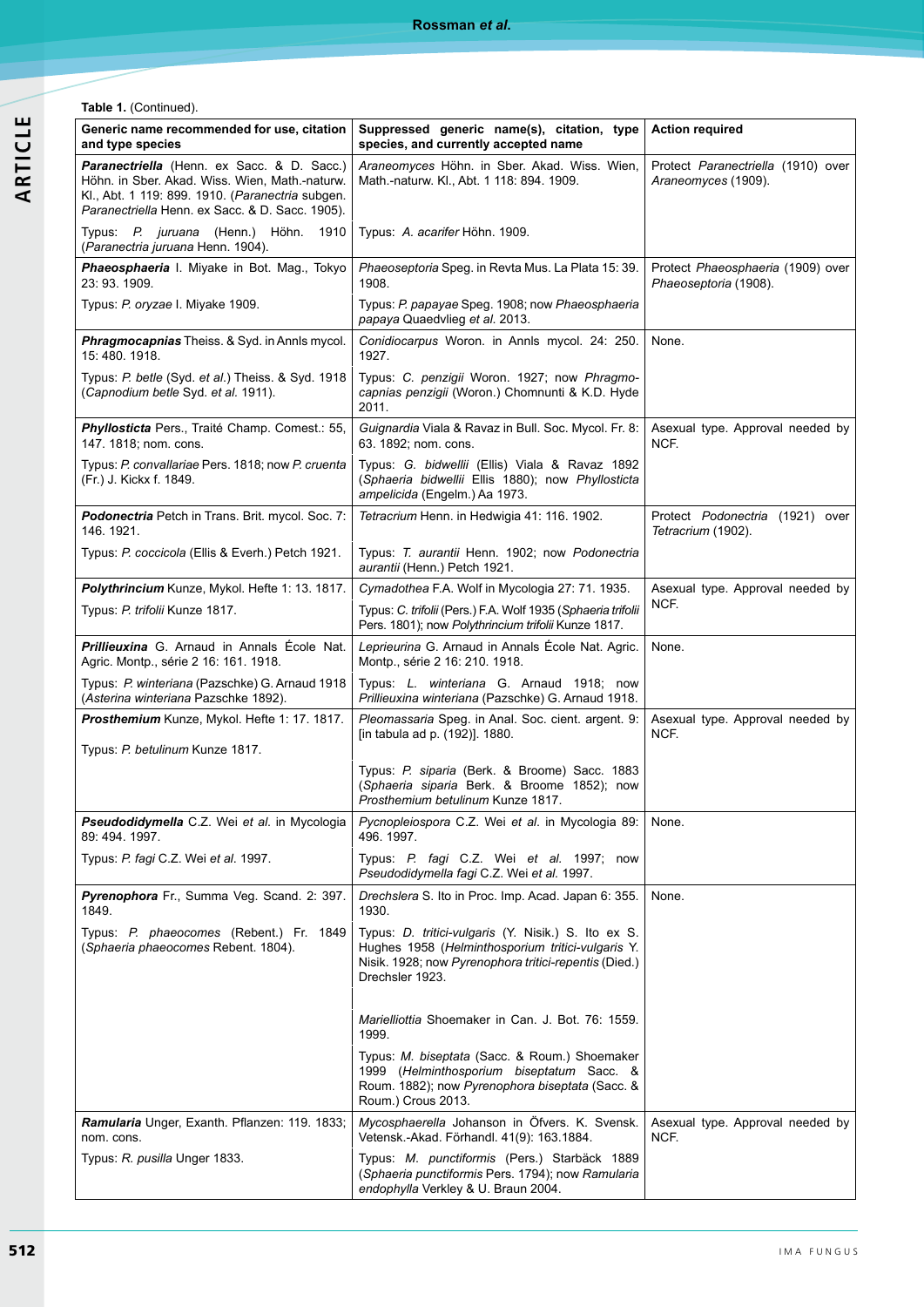**Table 1.** (Continued).

| Generic name recommended for use, citation<br>and type species                                               | Suppressed generic name(s), citation, type<br>species, and currently accepted name                                                                                                                | <b>Action required</b>                                       |
|--------------------------------------------------------------------------------------------------------------|---------------------------------------------------------------------------------------------------------------------------------------------------------------------------------------------------|--------------------------------------------------------------|
| Schizothyrium Desm. in Annls Sci. Nat., Bot.,<br>sér. 3 11: 360. 1849.                                       | Zygophiala E.W. Mason in Mycol. Pap. 13: 3. 1945.                                                                                                                                                 | None.                                                        |
| Typus: S. acerinum Desm. 1849.                                                                               | Typus: Z. jamaicensis E.W. Mason 1945; now<br>Schizothyrium pomi (Mont. & Fr.) Arx 1959.                                                                                                          |                                                              |
| Sphaerellopsis Cooke in Grevillea 12 (61): 23.<br>1883.                                                      | Eudarluca Speg. in Revta Mus. La Plata 15: 22.<br>1908.                                                                                                                                           | Asexual type. Approval needed by<br>NCF.                     |
| Typus: S. quercuum Cooke 1883; now S. filum<br>(Biv.) B. Sutton 1977.                                        | Typus: E. australis Speg. 1908.                                                                                                                                                                   |                                                              |
| Sphaeropsis Sacc. in Michelia 2: 105. 1880;<br>nom cons.                                                     | Phaeobotryosphaeria Speg. in Anal. Mus. nac. B.<br>Aires, Ser. 3 17(10): 120. 1908.                                                                                                               | Asexual type. Approval needed by<br>NCF.                     |
| Typus: S. visci (Alb. & Schwein.) Sacc. 1880<br>(Sphaeria atrovirens var. visci Alb. & Schwein.<br>$1805$ ). | Typus: P yerbae Speg. 1908.                                                                                                                                                                       |                                                              |
| Stemphylium Wallr., Fl. crypt. Germ. 2: 300.<br>1833.                                                        | Pleospora Rabenh. ex Ces. & De Not. in Comment.<br>Soc. Crittog. Ital. 1: 217 (1863); nom. cons.                                                                                                  | Asexual type. Approval needed by<br>NCF.                     |
| Typus: S. botryosum Sacc. 1886.                                                                              | Typus: P. herbarum (Pers.) Rabenh. 1854 (Sphaeria<br>herbarum Pers. 1801); now Stemphylium herbarum<br>E.G. Simmons 1986, nom. cons. prop.                                                        |                                                              |
| <b>Sydowia</b> Bres. in Hedwigia 34: (66). 1895.                                                             | Hormonema<br>Lagerb.<br>& Melin in<br>Svensk<br>Skogsvårdsförening Tidskr. 25: 233. 1927.                                                                                                         | None.                                                        |
| Typus: S. gregaria Bres. 1895.                                                                               | Typus: H. dematioides Lagerb. & Melin 1927; now<br>Sydowia polyspora (Bref. & Tavel) E. Müll. 1953.                                                                                               |                                                              |
| <b>Teratosphaeria</b> Syd. & P. Syd. in Annis mycol.<br>10:39.1912.                                          | Kirramyces J. Walker et al. in Mycol. Res. 96: 919.<br>1992.                                                                                                                                      | None.                                                        |
| Typus: T. fibrillosa Syd. & P. Syd. 1912.                                                                    | Typus: K. epicoccoides (Cooke & Massee) J.<br>Walker et al. 1992 (Cercospora epicoccoides Cooke<br>& Massee 1891); now Teratosphaeria epicoccoides<br>(Cooke & Massee) Rossman & W.C. Allen 2015. |                                                              |
|                                                                                                              | Colletogloeopsis Crous & M.J. Wingf. in Canad. J.<br>Bot. 75: 668. 1997.                                                                                                                          |                                                              |
|                                                                                                              | Typus: C. nubilosum (Ganap. & Corbin) Crous<br>& M.J. Wingf. 1997 (Colletogloeum nubilosum<br>Ganap. & Corbin 1979); now Teratosphaeria<br>cryptica (Cooke) Crous & U. Braun 2007.                |                                                              |
| Tetraploa Berk. & Broome in Ann. Mag. nat.<br>Hist., ser. 2 5: 459. 1850.                                    | Tetraplosphaeria Kaz. Tanaka & K. Hiray. in Stud.<br>Mycol. 64: 177. 2009.                                                                                                                        | Asexual type. Approval needed by<br>NCF.                     |
| Typus: T. aristata Berk. & Broome 1850.                                                                      | Typus: T. sasicola Kaz. Tanaka & K. Hiray. 2009;<br>now Tetraploa sasicola (Kaz. Tanaka & K. Hiray.)<br>Kaz. Tanaka & K. Hiray. 2013.                                                             |                                                              |
| Venturia Sacc., Syll. Fung. 1: 586. 1882.                                                                    | Fusicladium Bonord., Handb. Allgem. Mykol.: 80.<br>1851.                                                                                                                                          | Protect<br>Venturia<br>(1882)<br>over<br>Fusicladium (1851). |
| Typus: V. inaequalis (Cooke) G. Winter 1875<br>(Sphaerella inaequalis Cooke 1866).                           | Typus: F. virescens Bonord. 1851; now Venturia<br>pyrina Aderh. 1896, nom. cons. prop.                                                                                                            |                                                              |
|                                                                                                              | Pollaccia E. Bald. & Cif. in Atti Ist. Bot. 'Giovanni<br>Briosi', ser. 4 10: 71. 1937.                                                                                                            |                                                              |
|                                                                                                              | Typus: P. radiosa (Lib.) E. Bald. & Cif. 1939 (Oidium<br>radiosum Lib. 1834); now Venturia radiosa (Lib.)<br>Ferd. & C.A. Jørg. 1938.                                                             |                                                              |
| Zeloasperisporium<br>R.F.<br>Castañeda<br>in.<br>Mycotaxon 60: 284. 1996.                                    | Neomicrothyrium Boonmee et al. in Fungal Diversity<br>51:217.2011.                                                                                                                                | None.                                                        |
| Typus: Z. hyphopodioides R.F. Castañeda 1996.                                                                | Typus: N. siamense Boonmee et al. 2011; now<br>Zeloasperisporium siamense (Boonmee et al.)<br>Honganan & K. Hyde 2015.                                                                            |                                                              |

ARTICLE **ARTICLE**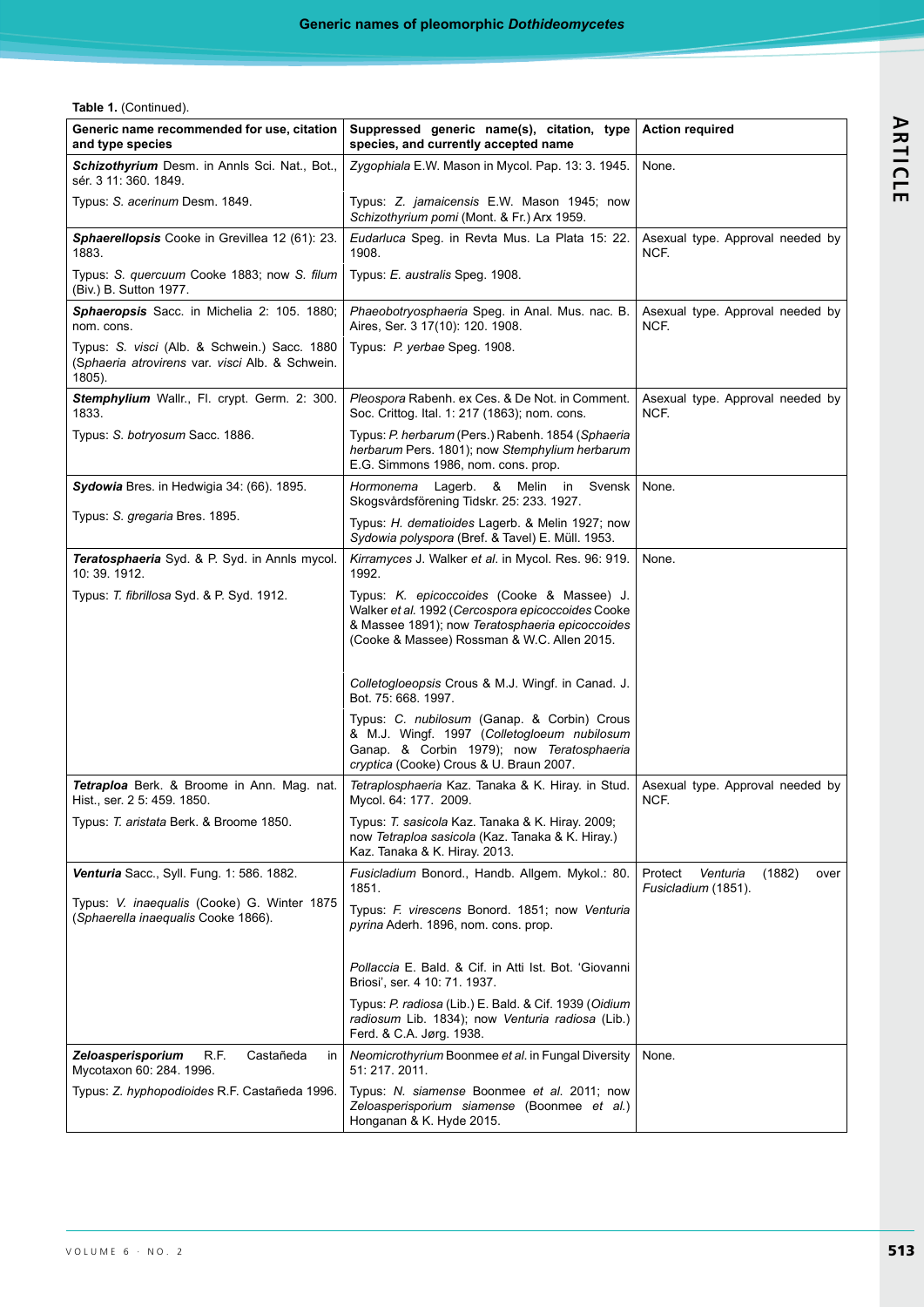Although the sexually typified *Cochliobolus* is an older name than the asexually typified *Bipolaris*, asexual morphs are more commonly encountered in nature, thus the name *Bipolaris* has been used more frequently than *Cochliobolus*. In all but one case, the sexual morphs for these species were named at a later time than the asexual morphs. Three species of *Cochliobolus* have been studied as model organisms and their genomes sequenced with publications concerning their genomics and genetics using the name in *Cochliobolus*. Rossman *et al.* (2013) proposed that the generic name *Bipolaris* be conserved over *Cochliobolus* and that *B. maydis* (syn. *Helminthosporium maydis*)*,* be conserved over the type species of *Cochliolobus*, *C. heterostrophus* (syn. *Ophiobolus heterostrophus*). If the generic name *Bipolaris* and the species name *B. maydis* are conserved, none of the names of *Bipolaris* will need to be changed. In all cases except that of *Bipolaris maydis*, the oldest epithet is already placed in *Bipolaris*. Use of the generic name *Cochliobolus* would result in the need to transfer 46 names from *Bipolaris* to *Cochliobolus* while another seven names in *Bipolaris* would replace names currently used in *Cochliobolus*. Given the frequency with which the name *Bipolaris* is used by plant pathologists, including a recent monograph (Manamgoda *et al*. 2014), and the number of name changes required if *Cochliobolus* were retained, protecting the generic name *Bipolaris* is recommended*.*

# **Use** *Botryohypoxylon* **Samuels & J.D. Rogers 1986 (S) rather than** *Iledon* **Samuels & J.D. Rogerson 1986 (A)**

The monotypic genera *Botryohypoxylon* based on *B. amazonense* and *Iledon* based on *I. versicolor* were described in the same article and thus have equal priority. Neither name has been used later in the literature. *Botryohypoxylon* is recommended for use.

#### **Protect** *Botryosphaeria* **Ces. & De Not. 1863 (S) over** *Fusicoccum* **Corda 1829 (A)**

The type species of *Botryosphaeria, B. dothidea*, was shown to be a synonym of *Fusicoccum aesculi*, the type species of *Fusicoccum*, by Slippers *et al*. (2004). Although many species names have been placed in both genera, this complex has been divided into several genera with relatively few species remaining in *Botryosphaeria*. In the most recent account, Phillips *et al*. (2013) accepted only six species in *Botryosphaeria*, which has now been clearly defined and the type species epitypified. Additionally, most names in *Fusicoccum* have been redisposed in other genera (Crous *et al*. 2006, Xu *&* Zhang 2006, Mohali *et al*. 2007, Phillips & Alves 2009, Phillips *et al.* 2013) and *Botryosphaeria* is the generic name used most commonly by plant pathologists. Given that the recent studies of this group have adopted the name *Botryosphaeria* while names in *Fusicoccum* have been placed in other genera, we recommend protection of *Botryosphaeria*.

### **Use** *Brooksia* **Hansf. 1956 (S) rather than**  *Hiospira* **R.T. Moore 1962 (A)**

*Brooksia tropicalis*, the type species of *Brooksia*, is a leaf parasite reported on diverse hosts throughout tropical regions

(Farr & Rossman 2015). The asexual morph was described as *Hiospira hendrickxii*, the type species of *Hiospira*, by Moore (1962); there is no question that these types represent the same species. A second variety of *Brooksia tropicalis* was described as well as a second species of *Hiospira,* but the identities of these remain obscure. Given the widespread use of *Brooksia* and its priority, the use of *Brooksia* is recommended.

### **Use** *Camarosporula* **Petr. 1954 (A) rather than**  *Anthracostroma* **Petr. 1954 (S)**

The monotypic generic names *Camarosporula* typified by *C. persooniae* and *Anthracostroma* by *A*. *persooniae* were published in the same article as alternate morphs of the same species by Petrak (1954), and thus have equal priority. Because this fungus has been reported most frequently as *Camarosporula persooniae* (Farr & Rossman 2015), as used by Crous *et al.* (2011b), *Camarosporula* is recommended for use, contrary to the proposal of Wijayawardende *et al.* (2014).

#### **Protect** *Capnodium* **Mont. 1849 (S) over**  *Polychaeton* **(Pers.) Lév. 1846 (A)**

The generic name *Capnodium* is typified by *C. salicinum*, a species now regarded as a synonym of *C. citri* (Reynolds 1999). This genus is relatively large with over 100 names and is used for many common tropical leaf-inhabiting "sooty moulds". On the other hand, *Polychaeton,* typified by *P. quercinum* (Hughes 1976), includes only 16 names some of which have been placed in other genera. Crous *et al.* (2009a) and Chomnunti *et al*. (2011) suggested that these genera were congeneric although they did not include the type species of *Polychaeton* in their studies. It seems likely that these generic names are synonyms. Chomnunti *et al.* (2011) assumed this and suggested that, given the great number of epithets and its widespread use, the name *Capnodium* should be used and thus protected over *Polychaeton*. Protection of *Capnodium* will prevent an excessive number of name changes and is, by far, the most commonly used generic name. This case is cited as an example of good practice in the ICN (Art. 57.2 Ex 2).

#### **Use** *Cladosporium* **Link 1816 (A) rather than**  *Davidiella* **Crous & U. Braun 2003 (S)**

*Cladosporium,* typified by *C. herbarum,* is a well-known genus including over 700 names and the ubiquitous air-borne species *C. cladosporioides*. A sexual morph of *C. herbarum* was discovered and described in *Davidiella,* typified by *D. tassiana* (Braun *et al.* 2003), thus these two generic names are synonyms. The monograph of Bensch *et al.* (2012) provided a reliable circumscription of the genus and included 169 species based on a multi-gene phylogeny. Most names in *Davidiella* have already been redisposed in *Cladosporium* (Crous *et al.* 2007a). Given its widespread use, the importance of the genus in indoor air and buildings (Bensch *et al.* 2015), the greater number of species, and priority of publication, the name *Cladosporium* is recommended for use.

# **Use** *Comminutispora* **A.W. Ramaley 1996 (S) rather than** *Hyphospora* **A.W. Ramaley 1996 (A)**

These monotypic generic names describe alternate morphs of the same species, *Communitispora* based on *C.*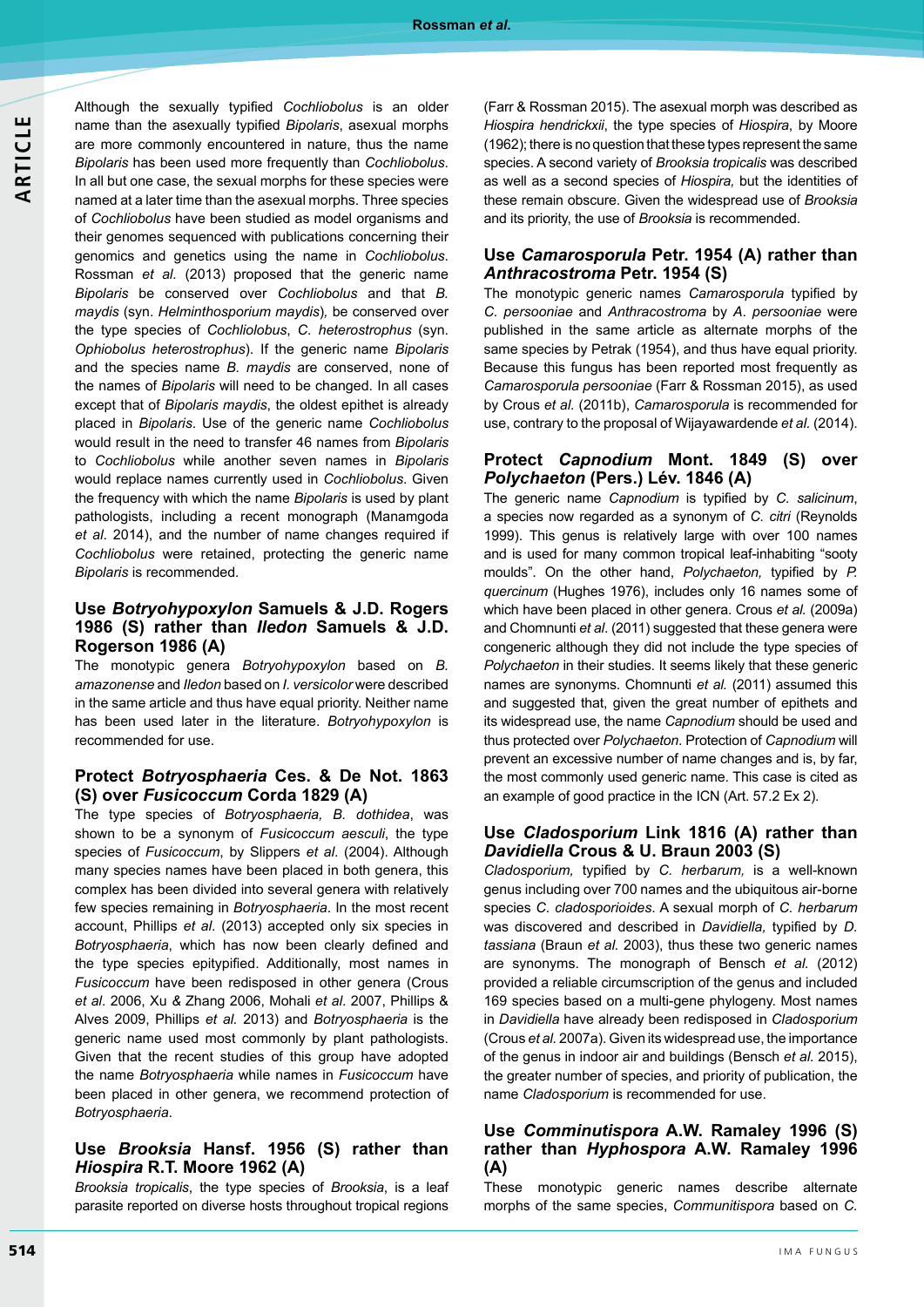*agavacearum* and *Hyphospora agavacearum*, thus these names have equal priority. Several reports of this species as *C. agavacearum* exist (Farr & Rossman 2015), thus *Comminutispora* is recommended for use.

### **Use** *Corynespora* **Güssow 1906 (A) rather than**  *Corynesporasca* **Sivan. 1996 (S)**

The monotypic genus *Corynesporasca,* typified by *C. carotae,* was described by Sivanesan (1996) for the sexual morph of a species of *Corynespora* on a tropical plant. *Corynespora,* typified by *C. mazei*, a synonym of *C. cassiicola*, has been widely used and includes approximately 200 species names. The ubiquitous leaf spot fungus *C. cassiicola* has been shown to occur on many plant hosts, especially in tropical regions (Smith *et al.* 2009). Given the extensive use of the name *Corynespora* for plant pathogenic fungi and its priority, this generic name is recommended for use.

### **Use** *Curvularia* **Boedijn 1933 (A) rather than**  *Pseudocochliobolus* **Tsuga** *et al.* **1978 (S)**

The generic name *Curvularia,* typified by *C. lunata,* has been recently separated from the related genera *Bipolaris, Exserohilum,* and *Pyrenophora* and monographed by Manamgoda *et al.* (2015). Although the sexual morph is known and placed in *Pseudocochliobolus* based on *P. nisikadoi*, that morph is rarely encountered. Species of *Curvularia* occur as both plant and animal pathogens with over 30 species described. Given its widespread use, priority, and number of species, the use of *Curvularia* is recommended.

# **Protect** *Elsinoë* **Racib. 1900 (S) over**  *Sphaceloma* **de Bary 1874 (A)**

The genus *Elsinoë* includes many species that cause a number of economically important leaf scab diseases, especially in tropical regions. The type species, *E. canavaliae*, occurs on *Canavalia* and is known from leguminous plants in the tropics (Sivanesan & Holliday 1971). Many species of *Elsinoë* have asexual morphs that are placed in *Sphaceloma*, a genus typified by *S. ampelinum*, and now known as *Elsinoë ampelina*, causing grape scab. Although *Sphaceloma* has priority, both genera contain about an equal number of names. Because *Elsinoë* is more commonly applied to these scab diseases and this name has been adopted in recent literature (Li *et al*. 2011, Crous *et al*. 2013), it is recommended that *Elsinoë* be protected.

# **Use** *Excipulariopsis* **P.M. Kirk & Spooner 1982 (A) rather than** *Kentingia* **Sivan. & W.H. Hsieh 1989 (S)**

The monotypic genus *Kentingia,* typified by *K. corticola,* was established for the sexual morph of another monotypic genus, *Excipulariopsis* based on *E. narsapurensis* (Sivanesan & Hsieh 1989); there is no question that these genera are synonyms. Following the principle of priority of publication for these genera would prevent a name change, thus *Excipulariopsis* is recommended for use.

# **Use** *Exosporiella* **P. Karst. 1892 (A) rather than**  *Anomalemma* **Sivan. 1983 (S)**

The monotypic genus *Anomalemma,* based on *A. epochnii,* was described for the sexual morph of the monotypic *Exosporiella*, typified by *E. fungorum* (Sivanesan 1983), thus these generic names are synonyms. Tian *et al.* (2015) found the asexual morph of an *Exosporiella* species when examining the isotype of *Anomalemma epochnii*. Even though molecular data for either the sexual or asexual morphs are lacking, following the principle of priority and use of the asexually typified name, *Exosporiella* is recommended for protection.

# **Use** *Exserohilum* **K.J. Leonard & Suggs 1974 (A) rather than** *Setosphaeria* **K.J. Leonard & Suggs 1974 (S)**

The generic names *Exserohilum*, typified by *E. turcicum,* and *Setosphaeria*, typified by *S. turcicum,* were described in the same paper and thus have equal priority. Despite the use of the same epithet, these names are based on different type specimens and so are nomenclaturally distinct; however, Leonard & Suggs (1974) demonstrated that they represent the same species and so *Exserohilum* and *Setosphaeria* are synonyms. *Exserohilum* includes 36 names of important plant pathogens, such as *E. rostratum*, the cause of leaf spot and rot of wheat and other grasses, while only nine names have been placed in *Setosphaeria*. Use of *Exserohilum* would prevent a number of name changes, and so the use of *Exserohilum* is recommended.

# **Protect** *Gemmamyces* **Casagr. 1969 (S) over**  *Megaloseptoria* **Naumov 1925 (A)**

The generic name *Gemmamyces,* typified by *G. piceae,* was established for the cause of spruce bud blight occurring in northern Europe and China for which the asexual morph is *Megaloseptoria mirabilis*, type of the monotypic genus *Megaloseptoria* (Casagrande 1969, Sivanesan 1984). The basionym of *G. piceae*, *Cucurbitaria piceae*, has also been used when referring to this species although Yuan & Wang (1995) suggest that *Gemmamyces* is distinct from *Cucurbitaria* based on both biological and morphological characteristics. The latter authors describe a second species, *G. piceicola*. Given that *Gemmamyces* is widely used for the causes of spruce bud blight diseases (Hansen & Lewis 1997) and includes two species, the protection of *Gemmamyces* is recommended.

# **Use** *Kellermania* **Ellis & Everh. 1885 (A) rather than** *Planistromella* **A.W. Ramaley 1993 (S)**

The generic name *Kellermania,* typified by *K. yuccigena,* was monographed by Minnis *et al.* (2012) who showed that *Planistromella,* typified by *P. yuccifoliorum,* is a synonym; this was subsequently confirmed by Monkai *et al.* (2013). Ramaley (1993) established *Planistromella* for the sexual morph of *K. yuccifoliorum*. *Kellermania* includes 38 names while 13 names have been placed in *Planistromella,* all except one of which also have names in *Kellermania*. Given its priority, widespread use, and adoption in a recent monographic account, the use of *Kellermania* is recommended.

# **Protect** *Kirschsteiniothelia* **D. Hawksw. 1985 (S) over** *Dendryphiopsis* **S. Hughes 1953 (A)**

The type species of *Kirschsteiniothelia, K. aethiops,* is congeneric with the type species of *Dendryphiopsis, D. atra,*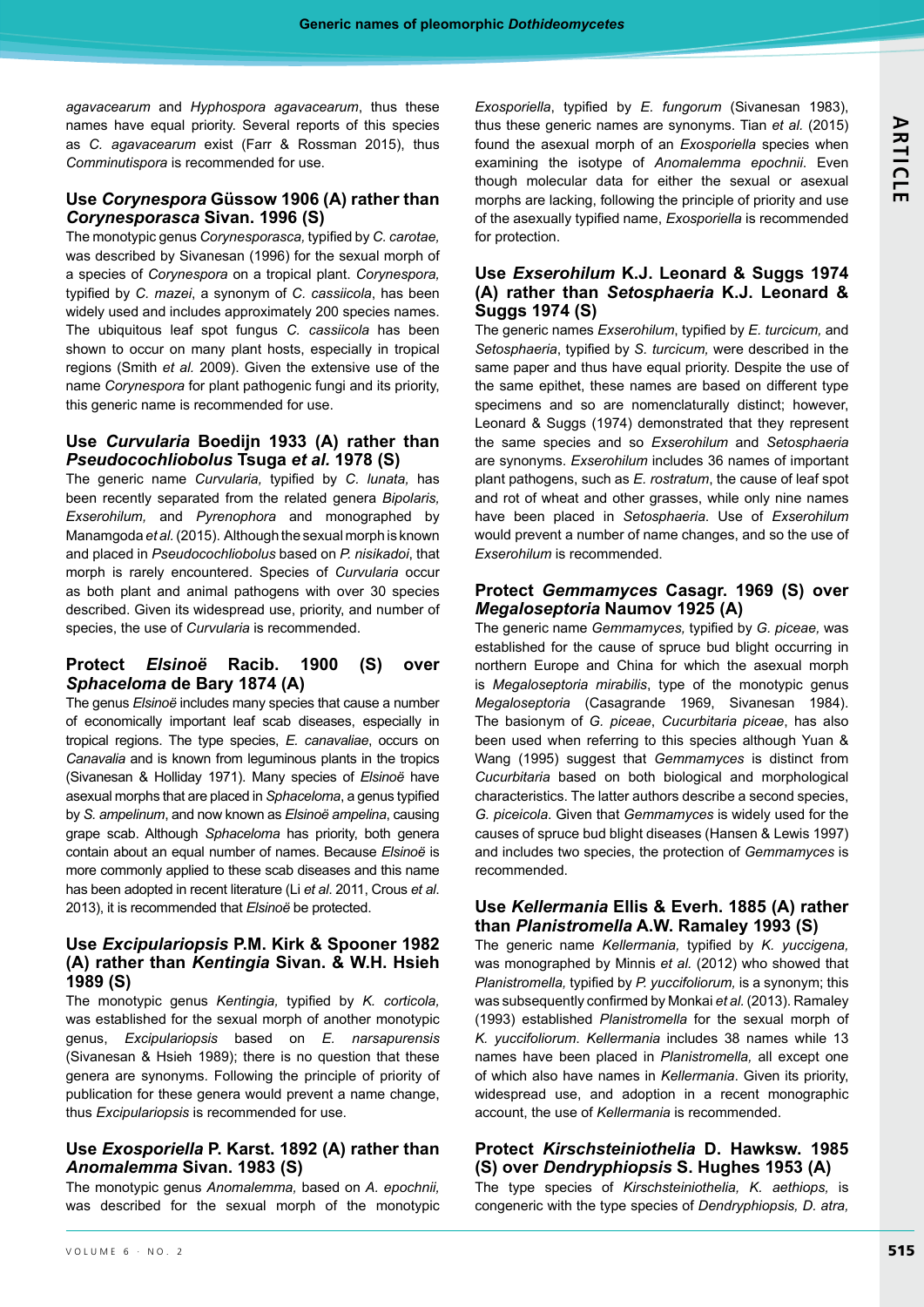as demonstrated by the molecular phylogeny presented in Boonmee *et al*. (2012). Both species have been regarded as having various synonyms, but it now seems likely that this represents a species complex. Hughes (1958) treated *D. atra*  as the asexual morph of *Amphisphaeria incrustans*, and the connection was confirmed by ascospore cultures (Hughes 1978), then using the generic name *Microthelia,* susbequently ruled as a *nomen rejiciendum* in favour of *Anisomeridium* nom. cons. Sequenced epitypes may be required to resolve the connections at the species level, as Boonmee *et al*. (2012) shows some material named as *K. aethiops* and *D. atra* to be distinct but congeneric species. *Kirschsteiniothelia* currently includes 17 species, with some recently added by Chen & Hsieh (2004), and Wang *et al.* (2004). *Dendryphiopsis* includes six names, one of which is recombined as *K. atra*. Given that *Kirschsteiniothelia* includes the most species and is now widely used, that name is proposed for protection.

# **Use** *Lecanosticta* **Syd. 1922 (A) rather than**  *Eruptio* **M.E. Barr 1996 (S)**

*Lecanosticta acicola*, an older name for the type species of *Lecanosticta, L. pini*, is now regarded as the name for the fungus that causes the widespread disease of pine known as brown spot needle blight. Previously this species had been referred to as *Scirrhia acicola* in the asexual morph and *Eruptio acicola* (the type species of *Eruptio*) and *Mycosphaerella dearnessii* in the sexual morph; all are now treated as synonyms of *L. acicola*, as evidenced by Crous *et al.* (2009b) and Quaedvlieg *et al.* (2012). Neither *Scirrha* typified by *S. rimosa* (Crous *et al.* 2011a), nor *Mycosphaerella* now considered a synonym of *Ramularia* (see p. 518 below) are synonyms of *Lecanosticta*. The genus *Lecanosticta* includes eight names, while only the type species of the three names originally placed in *Eruptio* is currently retained in that genus. Given the widespread use of *Lecanosticta*, its priority, and the greater number of names, the use of *Lecanosticta* is recommended.

#### **Protect** *Paranectriella* **(Henn. ex Sacc.) Höhn. 1910 (S) over** *Araneomyces* **Höhn. 1909 (A)**

The type species of *Paranectriella, P. juruana*, is a relatively uncommon hyperparasite of stromatic leaf-inhabiting fungi in the tropics. Some authors have observed an associated asexual morph similar to the staurospores of *Araneomyces*, possibly *A. acarifer*, the generic type (Rossman 1987, Kirschner *et al*. 2010). It appears likely that these generic names are synonyms. The two names in *Araneomyces* were moved to *Titaea* (Damon 1952), but Sutton (1984) considered *A. acarifer* and thus *Araneomyces* to be distinct from *Titaea*. The genus *Paranectriella* includes 10 names while only two names have been placed in *Araneomyces*. In addition, *Paranectriella* has been more widely reported than *Araneomyces* and no name changes would be required if it were used, thus *Paranectriella* is proposed for protection.

#### **Protect** *Phaeosphaeria* **I. Miyake 1909 (S) over**  *Phaeoseptoria* **Speg. 1908 (A)**

The type species of *Phaeosphaeria, P. oryzae*, was shown to be congeneric with the type species of *Phaeoseptoria, P. papayae*, by Quaedvlieg *et al.* (2013). The latter authors reclassified a number of species in both genera placing some species of *Phaeoseptoria* in *Phaeosphaeria*. Over 200 names have been placed in *Phaeosphaeria* while *Phaeoseptoria* includes only 49 names. As *Phaeosphaeria* has a greater number of names and is more commonly used than *Phaeoseptoria*, *Phaeosphaeria* is proposed for protection.

#### **Use** *Phragmocapnias* **Theiss. & Syd. 1918 (S) rather than** *Conidiocarpus* **Woron. 1927 (A)**

The type species of *Phragmocapnias, P. betle*, was epitypified and classified as a member of *Capnodiaceae* by Chomnunti *et al.* (2011). Although molecular data were lacking, they followed Hughes (1976) who considered the type species of *Conidiocarpus*, *C. penzigii*, to be related to *Phragmocapnias* and transferred it to that genus; they therefore consider *Phragmocapnias* and *Conidiocarpus* to be synonyms. *Phragmocapnias* includes 13 names while only 10 names have been placed in *Conidiocarpus*. *Phragmocapnias* is more widely used for these species than *Conidiocarpus*, has priority, and includes the greatest number of species, so we recommend the use of *Phragmocapnias*.

#### **Use** *Phyllosticta* **Pers. 1818 (A) rather than**  *Guignardia* **Viala & Ravaz 1892 (S)**

Both *Phyllosticta* and *Guignardia* have been widely used for ubiquitous leaf spot fungi on diverse hosts including black rot of grape (Farr & Rossman 2015). The relationship between the commonly encountered asexual morphs placed in *Phyllosticta* and the sexual morphs described in *Guignardia* is well known. Recent molecular research has also confirmed this relationship for such common species as *Phyllosticta maculata* (syn. *Guignardia musae*) causing freckle disease of banana in Southeast Asia and Oceania (Wong *et al.* 2012) and *P. citricarpa* (syn. *G. citricarpa)* causing citrus black spot (Glienke *et al.* 2011). These species are also commonly encountered as endophytes in leaves of woody plants, especially *P. capitalensis* (Wikee *et al.* 2013b). The relationship between *Guignardia bidwellii*, conserved type of *Guignardia*, and *Phyllosticta ampelicida* has been known for several decades (Aa 1973) and has recently been confirmed using molecular data (Zhang *et al.* 2013). Placement of the type species of *Phyllosticta, P. convallariae*, which is now considered a synonym of *P. cruenta* (Aa 1973), in the same genus has also been shown using a multigene phylogeny (Motohashi *et al.* 2009). There is therefore no doubt that these two generic names are synonyms. Over 3000 names have been placed in *Phyllosticta* (Aa & Vanev 2002), while over 300 names have been placed in *Guignardia*. The asexual morph is most commonly encountered, and thus species of *Phyllosticta* are widely reported (Farr & Rossman 2015). Given the priority of *Phyllosticta*, the greater number of names, and its widespread use including a recent account (Wikee *et al.* 2013a), the use of *Phyllosticta* is recommended.

#### **Protect** *Podonectria* **Petch 1921 (S) over**  *Tetracrium* **Henn. 1902 (A)**

The generic name *Podonectria* is typified by *P. coccicola*, a species that has been used for the biocontrol of scale insects on *Citrus* (Moore 2002). The asexual morph of *P. coccicola* is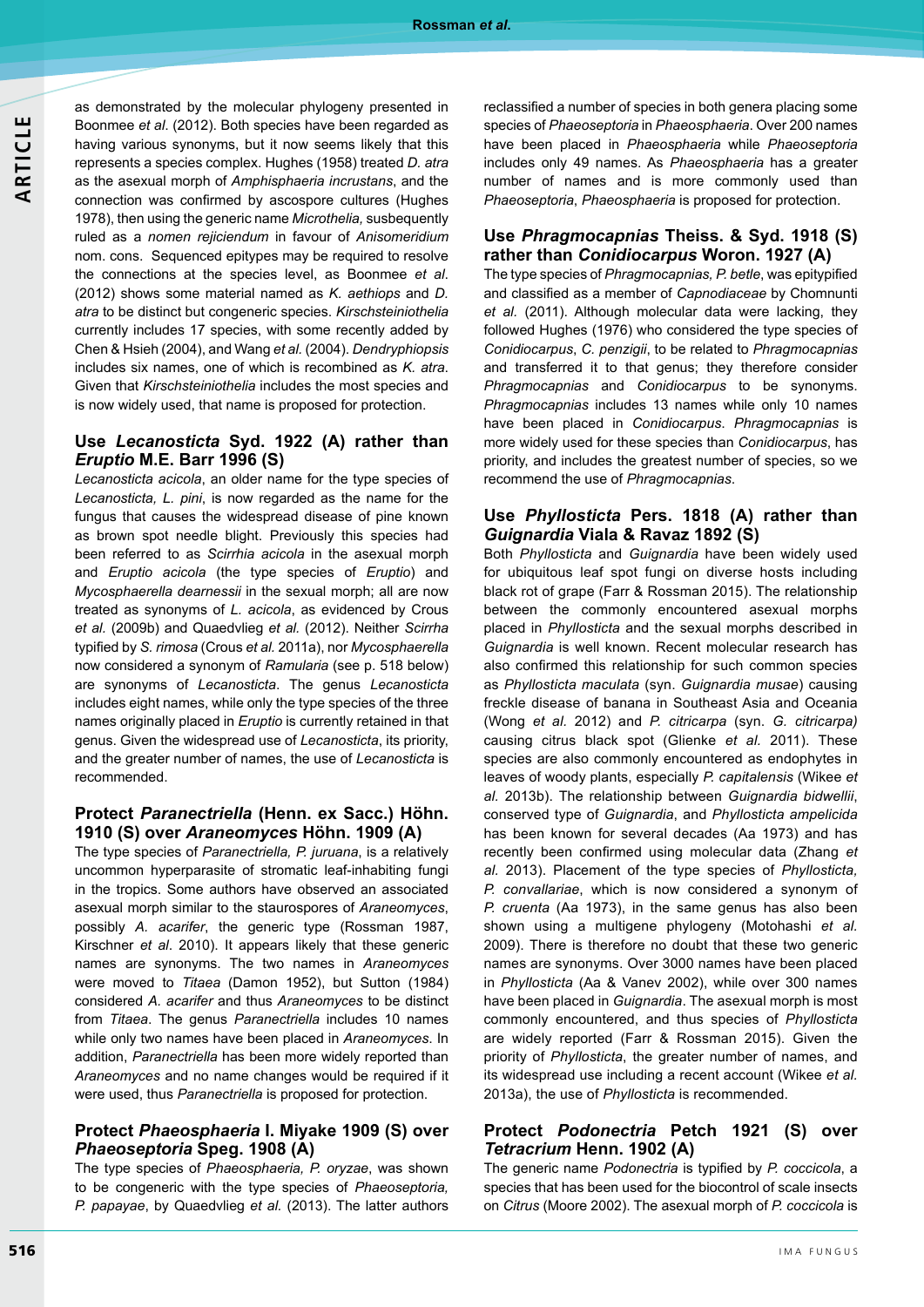*Tetracrium coccicola*, which appears morphologically similar to *T. aurantii*, the type species of *Tetracrium*, a name with a sexual morph regarded as *P. aurantii* (Rossman 1978, 1987). Although neither genus has been studied using molecular data, these generic names appear to be synonyms. At present 11 names exist in *Podonectria,* and nine in *Tetracrium*. Many of the species are, however, poorly known. Although *Tetracrium* is older, the name *Podonectria* has been widely used within the biocontrol community and thus *Podonectria* is proposed for protection.

# **Use** *Polythrincium* **Kunze 1817 (A) rather than**  *Cymadothea* **F.A. Wolf 1935 (S)**

The type species of *Polythrincium*, *P. trifolii*, is known as the cause of sooty blotch of clover occurring on leaves throughout temperate regions. The sexual morph of this species was described as *Cymadothea trifolii*, the type of the monotypic genus *Cymadothea*, thus these generic names are synonyms. Both names have been well-used in the literature, but *Polythrincium* features more commonly than *Cymadothea* (in papers using these generic names). Given that there are five species names in *Polythrincium*, and just one in *Cymadothea,* and priority, the use of *Polythrincium* is recommended.

# **Use** *Prillieuxina* **G. Arnaud 1918 (S) rather than**  *Leprieurina* **G. Arnaud 1918 (A)**

The generic name *Lepreurina,* typified by *L. winteriana,* was established for the asexual morph of *Prillieuxina winteriana*, the type species of *Prillieuxina*, in the same article; these names therefore have equal priority. Over 70 names have been placed in *Prillieuxina,* compared with just four in *Leprieurina,* so *Prillieuxina* is recommended for use. The type species have both been placed in *Asterinella* Theiss. 1912, typified by *A. puiggarii* (Speg.) Theiss. 1912, but the species in that genus have a distinct peridial morphology and *Asterinella* is not congeneric with *Prillieuxina.*

# **Use** *Prosthemium* **Kunze 1817 (A) rather than**  *Pleomassaria* **Speg. 1880 (S)**

The type species of *Prosthemium, P. betulinum*, is the asexual morph of the type species of *Pleomassaria, P. siparia.* The connection was initially based on morphology (Sivanesan 1984, Hantula *et al.* 1998) and later confirmed using molecular data (Tanaka *et al.* 2010). Although more names have been placed in *Pleomassaria*, a number of these have now been removed to other genera, and recent studies have used *Prosthemium* (Kamiyama *et al.* 2009). Based on its priority and recent use in the literature, the use of *Prosthemium* is recommended.

# **Use** *Pseudodidymella* **C.Z. Wei** *et al.* **1997 (S) rather than** *Pycnopleiospora* **C.Z. Wei** *et al.* **1997 (A)**

The monotypic generic names, *Pseudodidymella* typified by *P. fagi* and *Pycnopleiospora* typified by *P. fagi,* were described in the same publication and so have equal priority. Both names remain obscure, and no subsequent reports were traced, so we recommend the use of *Pseudodidymella*.

# **Use** *Pyrenophora* **Fr. 1849 (S) rather than**  *Drechslera* **S. Ito 1930 (A) or** *Marielliottia* **Shoemaker 1999 (A)**

The type species of *Pyrenophora, P. phaeocomes*, has long been said to have a *Drechslera* asexual morph (Sivanesan 1987), although it remained unnamed. Recent studies place this species in a genus including the type of *Drechslera, D. tritici-vulgaris*, now regarded as *P. tritici-repentis* (Ariyawansa *et al.* 2014). Many previous authors had noted this relationship (e.g. Shoemaker 1959, 1962, Sivanesan 1987, Zhang & Berbee 2001, Crous *et al*. 2011b), thus there is no doubt that *Pyrenophora* and *Drechslera* are generic synonyms. These fungi cause a number of important diseases on grasses, such as yellow leaf spot of wheat caused by *P. tritici-repentis,* and leaf blotch and head rot of oats caused by *P. avenae*. Both generic names are well known to plant pathologists. Many species of *Drechslera,* however*,* are now placed in the segregate genera *Bipolaris, Curvularia,* and *Exserohilum* (Sivanesan 1987, Manamgoda *et al.* 2012, 2014, 2015). More names have been placed in *Pyrenophora* than in *Drechslera*  (199 *vs* 136 species epithets, respectively). Based on priority, the number of species, and recent usage, *Pyrenophora* is recommended for use.

The generic name *Marielliottia,* typified by *M. biseptata,* was established for three species segregated from *Drechslera* by Shoemaker (1999). *Marielliottia biseptata* (syn. *Drechslera biseptata*) as well as the two other species were shown to belong in *Pyrenophora* by Zhang & Berbee (2001) and Ariyawansa *et al.* (2014); *Marielliottia* is therefore considered a synonym of *Pyrenophora*.

The following new combinations into *Pyrenophora* are needed, based on the studies of Zhang & Berbee (2001), Crous *et al.* (2011b), and Ariyawansa *et al.* (2014):

**Pyrenophora catenaria** (Drechsler) Rossman & K.D. Hyde, **comb. nov.**

MycoBank MB815092

- *Basionym*: *Helminthosporium catenarium* Drechsler, *J.Agric. Res.* **24**: 627 (1923).
- *Synonym*: *Drechslera catenaria* (Drechsler) S. Ito, *Proc. Imper. Acad. Tokyo* **6**: 355 (1930).

# **Pyrenophora dematioidea** (Bubák & Wróbl.) Rossman & K.D. Hyde, **comb. nov.**

MycoBank MB815093

- *Basionym*: *Helminthosporium dematioideum* Bubák & Wróbl., *Hedwigia* **62**: 337 (1921).
- *Synonyms*: *Drechslera dematioidea* (Bubák & Wróbl.) Scharif, *Stud. Graminic. Sp. Helminthosporium*: 81 (1963).
- *Marielliottia dematioidea* (Bubák & Wróbl.) Shoemaker, *Canad. J. Bot.* **76**: 1563 (1999).

# **Pyrenophora fugax** (Wallr.) Rossman & K.D. Hyde, **comb. nov.**

MycoBank MB815094

- *Basionym*: *Helminthosporium fugax* Wallr., *Fl. crypt. Germ.* **2**: 164 (1833).
- *Synonym*: *Drechslera fugax* (Wallr.) Shoemaker, *Canad. J. Bot.* **36**: 765 (1958).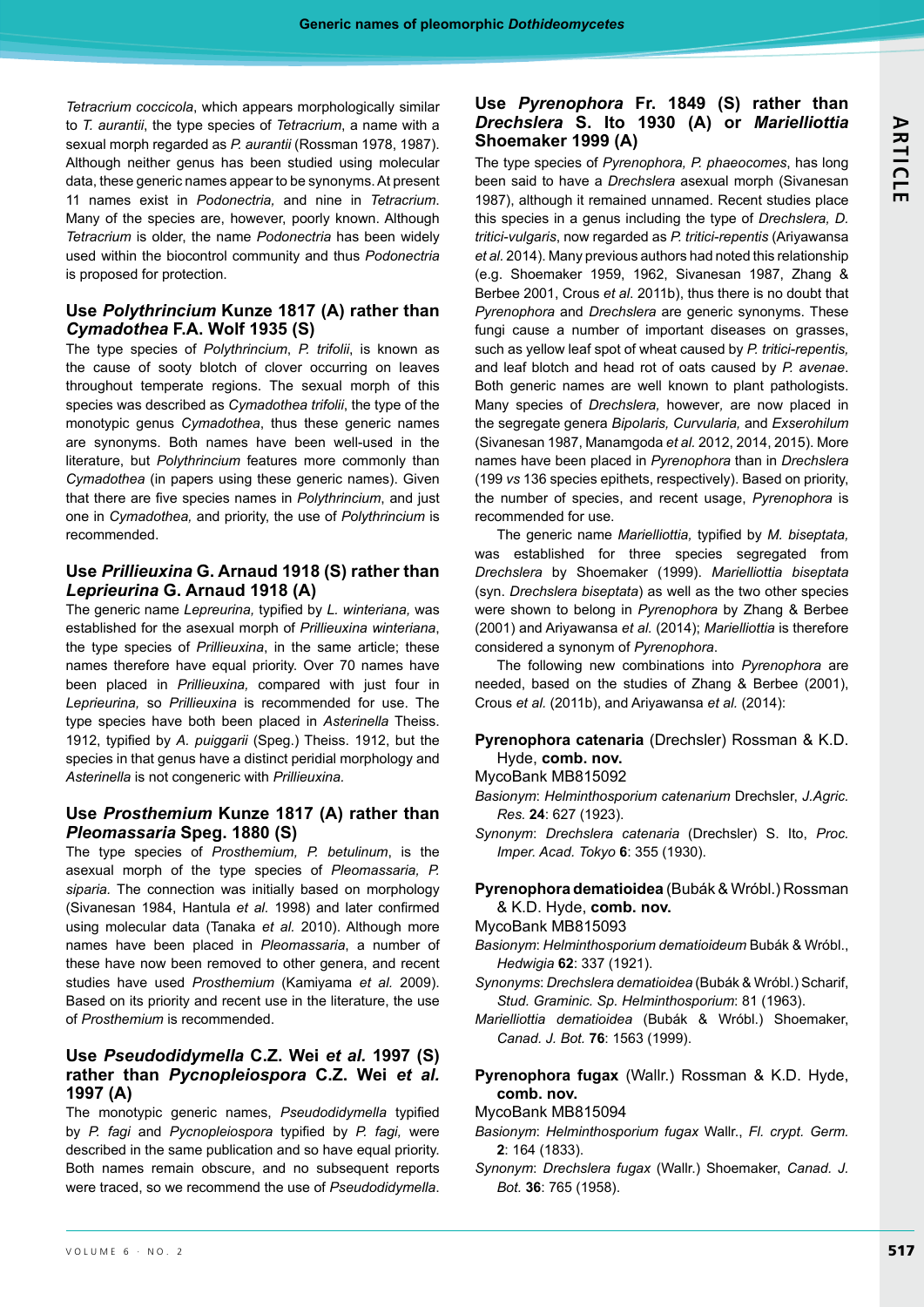#### **Pyrenophora grahamii** Rossman & K.D. Hyde, **nom. nov.**

MycoBank MB819095

*Replaced synonym*: *Helminthosporium dictyoides* var. *phlei* J.H. Graham, *Phytopathology* **45**: 228 (1955).

*Synonyms*: *Drechslera phlei* (J.H. Graham) Shoemaker, *Canad. J. Bot.* **37**: 881 (1959).

Non *P. phlei* (E. Mull.) Crivelli 1983.

#### **Pyrenophora nobleae** (McKenzie & D. Matthews) Rossman & K.D. Hyde, **comb. nov.**

MycoBank MB815096

*Basionym*: *Drechslera nobleae* McKenzie & D. Matthews, *Trans. Brit. mycol. Soc.* **68**: 309 (1977).

# **Pyrenophora triseptata** (Drechsler) Rossman & K.D. Hyde, **comb. nov.**

MycoBank MB815097

- *Basionym*: *Helminthosporium triseptatum* Drechsler, *J. Agric. Res.* **24**: 686 (1923).
- *Synonyms*: *Drechslera triseptata* (Drechsler) Subram. & B.L. Jain, *Curr. Sci.* **35**: 355 (1966).
- *Marielliottia triseptata* (Drechsler) Shoemaker, *Canad. J. Bot.* **76**: 1565 (1999).

# **Use** *Ramularia* **Unger 1833 (A) rather than**  *Mycosphaerella* **Johanson 1884 (S)**

The very large genus *Mycosphaerella,* typified by *M. punctiformis,* has long been known to include a diverse range of relatively non-descript sexual morphs that cause leaf spots. This became more obvious as their asexual morphs were explored and determined to belong to numerous genera (Sivanesan 1984, Crous & Braun 2003). Crous *et al.* (2009b, 2011b) determined that *M. punctiformis,* now regarded as *Ramularia endophylla* (Videira *et al.* 2015a), belongs in *Ramularia* typified by *R. pusilla*, thus *Mycosphaerella* and *Ramularia* are synonyms*.* Crous *et al.* (2009b, 2011b) and others have also determined that most of the 1738 names placed in *Mycosphaerella* are not congeneric with the type of the genus such that many species have already been placed in segregate genera including *Batcheloromyces, Delphinella, Passalora, Pseudocercospora, Stenella,* and *Pseudocercospora* amongst many others (Farr & Rossman 2015). Although *Mycosphaerella* includes many names, those that are congeneric with the type species are relatively few. Around 225 names in *Mycosphaerella* have been reported to be morphologically indistinguishable from *M. punctiformis* (Aptroot 2006) and are thus likely to belong to *Ramularia*. Given the extreme morphological convergence of the sexual morphs placed in *Mycosphaerella* and confusion associated with these names, the use of the generic name that has priority, *Ramularia*, for the species of *Mycosphaerella sensu stricto* as already reflected in the recent literature (Videira *et al.* 2015b), is recommended.

# **Use** *Schizothyrium* **Desm. 1849 (S) rather than**  *Zygophiala* **E.W. Mason 1945 (A)**

The type species of *Zygophiala, Z. jamaicensis*, was initially shown to be the asexual morph of *Schizothyrium pomi* by Batzer *et al.* (2005), although later Batzer *et al.* (2008) considered *Z. jamaicensis* to be distinct from *S. pomi*. Nevertheless Batzer *et al.* (2005, 2008), Gao *et al.* (2014), Li *et al.* (2010) and Ma *et al.* (2010) demonstrated that *S. pomi* and species of *Zygophiala* are congeneric. The type species of *Schizothyrium, S. acerinum*, is relatively unknown and has long been considered to be a synonym of *S. pomi*  (Arx 1959). *Schizothyrium* includes over 50 names while *Zygophiala* includes only 11 names. These fungi cause sooty blotch and fly speck diseases such as *S. pomi* on the fruits of apple and pear. Based on priority, widespread use, and the greater number of names, the use of *Schizothyrium*  is recommended. In the event that *S. acerinum* should eventually be typified and prove to not be congeneric with *Z. jamaicensis*, further disruption could be avoided by the conservation of *Schizothyrium* with *S. pomi.*

Based on the molecular phylogeny presented in Batzer *et al.* (2008), Li *et al.* (2010), Ma *et al.* (2010), and Gao *et al.* (2014), the following additional species are placed in *Schizothyrium*:

# **Schizothyrium cryptogamum** (Batzer & Crous) Crous & Batzer, **comb. nov.**

MycoBank MB815098

*Basionym*: *Zygophiala cryptogama* Batzer & Crous, *Mycologia* **100**: 254 (2008).

**Schizothyrium cylindricum** (G.Y. Sun *et al.*) Crous & Batzer, **comb. nov.**

- MycoBank MB815099
- *Basionym*: *Zygophiala cylindrica* G.Y. Sun *et al.*, *Mycol. Progr.* **9**: 250 (2010).

# **Schizothyrium emperorae** (G.Y. Sun & L. Gao) Crous & Batzer, **comb. nov.**

MycoBank MB815100

- *Basionym: Zygophiala emperorae* G.Y. Sun & L. Gao, *PLoS ONE* **9** (10, e110717): 6 (2014).
- **Schizothyrium inaequale** (G.Y. Sun & L. Gao) Crous & Batzer, **comb. nov.**

MycoBank MB815101

- *Basionym*: *Zygophiala inaequalis* G.Y. Sun & L. Gao, *PLoS ONE* **9** (10, e110717: 8 (2014).
- **Schizothyrium musae** (G.Y. Sun & L. Gao) Crous & Batzer, **comb. nov.**

MycoBank MB815103

*Basionym*: *Zygophiala musae* G.Y. Sun & L. Gao, *PLoS ONE* **9** (10, e110717): 7 (2014).

**Schizothyrium qianense** (G.Y. Sun & Y.Q. Ma) Crous & Batzer, **comb. nov.**

MycoBank MB815104

*Basionym: Zygophiala qianensis* G.Y. Sun & Y.Q. Ma, *Mycol. Progr.* **9**: 153 (2010).

**Schizothyrium sunii** Crous & Batzer, **nom. nov***.* MycoBank MB815102

*Replaced name*: *Zygophiala longispora* G.Y. Sun & L. Gao,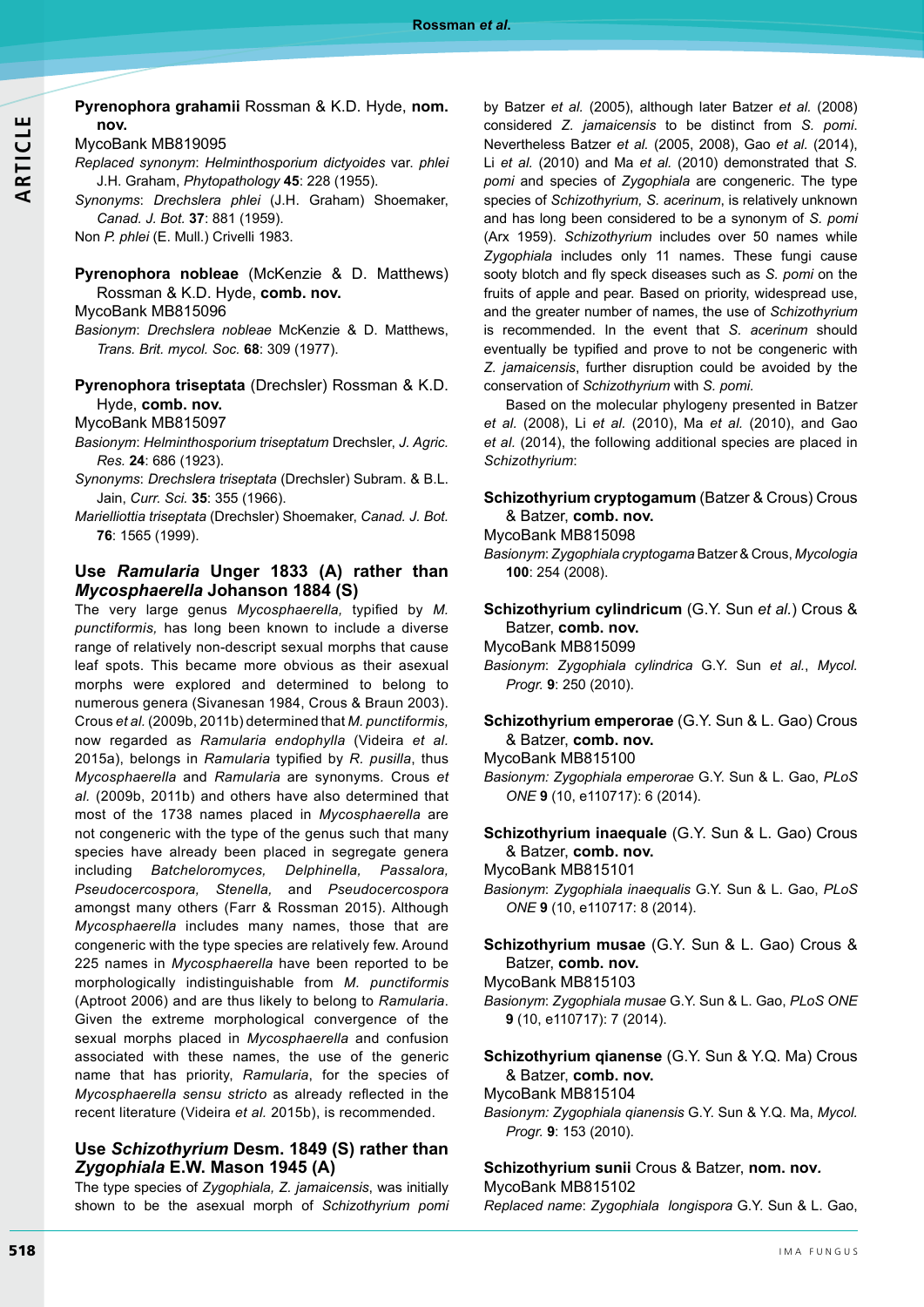*PLoS ONE* **9** (10, e110717): 9 (2014). Non *S. longisporum* (Pat. & Gaillard) Arx 1962.

**Schizothyrium tardecrescens** (Batzer & Crous) Crous & Batzer, **comb. nov***.*

MycoBank MB815105

- *Basionym: Zygophiala tardicrescens* Batzer & Crous, *Mycologia* **100**: 255 (2008).
- **Schizothyrium wisconsinense** (Batzer & Crous) Crous & Batzer, **comb. nov.**

MycoBank MB815106

*Basionym; Zygophiala wisconsinensis* Batzer & Crous, *Mycologia* **100**: 255 (2008).

# **Use** *Sphaerellopsis* **Cooke 1883 (A) rather than**  *Eudarluca* **Speg. 1908 (S)**

The confusion regarding the commonly encountered mycoparasitic species on rust fungi considered under the generic names *Sphaerellopsis* and *Eudarluca* has been clarified by Trakunyingcharoen *et al*. (2014). The type species of *Sphaerellopsis*, *S. quercuum*, for which the oldest name is *S. filum*, was suggested to be congeneric with the type species of *Eudarluca*, *E. australis*, often considered a synonym of *E. caricis* (Eriksson 1966). The name *Sphaerellopsis* was used in preference to *Eudarluca* by Trakunyingcharoen *et al*. (2014). *Sphaerellopsis* has the greater number of names, is most widely used, and has priority so the the use of the generic name *Sphaellopsis* is recommended.

#### **Use** *Sphaeropsis* **Sacc. 1880 (A) rather than**  *Phaeobotryosphaeria* **Speg. 1908 (S)**

The generic name *Sphaeropsis* Sacc. 1880, typified by *S. visci*, has been conserved against *Sphaeropsis* Lév. 1842 (Donk 1968) and over 600 names have been included in this conserved genus. Phillips *et al.* (2008, 2013) have now shown that *S. visci* has a sexual morph that they placed in *Phaeobotryosphaeria* within *Botryosphaeriaceae*. The type species of *Phaeobotryosphaeria, P. yerbae*, was examined by Phillips *et al.* (2008) but not placed within *Sphaeropsis.*  Nevertheless these genera appear to be synonyms. Given its widespread use, the number of names, its priority, and the recent study of this genus, the use of *Sphaeropsis* is recommended.

**Use** *Stemphylium* **Wallr. 1833 (A) rather than**  *Pleospora* **Rabenh. ex Ces. & De Not. 1863 (S)**

The type species of *Stemphylium, S. botryosum*, is considered the asexual morph of *Pleospora tarda*, cause of black mold rot and leaf blight on diverse hosts while the type species of *Pleospora, P. herbarum*, has an asexual morph referred to as *Stemphylium herbarum*, a widespread species (Ariyawansa *et al.* 2015). There is no question that these two generic names are synonyms. Although over 1000 names have been placed in *Pleospora* with only about 200 names in *Stemphylium*, many names initially placed in *Pleospora* have now been moved to other genera. *Stemphylium* is more widely used, especially by plant pathologists, and has priority, thus the use of *Stemphylium* is recommended.

# **Use** *Sydowia* **Bres. 1895 (S) rather than**  *Hormonema* **Lagerb. & Melin 1927 (A)**

The genus *Sydowia,* typified by *S. gregaria,* is congeneric with the type species of *Hormonema, H. dematioides*, now recognized as *S. polymorpha* by Hirooka *et al.* (2012). Twelve species are currently accepted in *Sydowia* while only seven are retained in *Hormonema*. Given the priority, the greater number of species, as well as the widespread use, *Sydowia* is recommended for use. This recommendation is contrary to that presented in Wijayawardene *et al.* (2014) who considered these genera to be distinct. Protection of *Sydowia* would not, however, preclude the use of *Hormonema* by anyone wishing to follow an alternative taxonomy and recognize both genera.

# **Use** *Teratosphaeria* **Syd. & P. Syd. 1912 (S) rather than** *Kirramyces* **J. Walker** *et al***. 1992 (A) and** *Colletogloeopsis* **Crous & Wingfield 1997 (A)**

The genus *Teratosphaeria,* typified by *T. fibrillosa*, has been circumscribed by Crous *et al.* (2009b) to include species having asexual morphs placed in *Kirramyces* and *Colletogloeopsis*. The type species of *Colletogloeopsis, C. nubilosum*, was placed in *Kirramyces* by Andjic *et al.* (2007), which was supported by molecular data. The type species of *Kirramyces, K. epicoccoides* (syn. *T. suttonii*), has also been sequenced and shown to be a species of *Teratosphaeria* (Crous *et al.* 2009b, Quaedvlieg *et al.* 2014). *Teratosphaeria* includes 90 names while *Colletogloeopsis* includes only 9, and *Kirramyces* 19. As *Teratosphaeria* has priority and the most names, the use of *Teratosphaeria* is recommended.

- **Teratosphaeria epicoccoides** (Cooke & Massee) Rossman & W.C. Allen, **comb. nov.**
- MycoBank MB815107
- *Basionym: Cercospora epicoccoides* Cooke & Massee, *Grevillea* **19**: 91 (1891).
- *Synonyms: Kirramyces epicoccoides* (Cooke & Massee) J. Walker *et al. Mycol. Res.* **96** 919 (1992).
- *Phaeophleospora epicoccoides* (Cooke & Massee) Crous *et al.*, *S. Afr. J. Bot.* **63**: 113 (1997).
- *Readeriella epicoccoides* (Cooke & Massee) Crous & U. Braun, *Stud. Mycol.* **58**: 11 (2007).
- *Hendersonia grandispora* McAlpine, *Proc. R. Soc. N.S.W.* **28**: 99 (1903).
- *Phaeoseptoria eucalypti* Hansf., *Proc. Linn. Soc. N.S.W.* **82**: 225 (1957).
- *Phaeoseptoria luzonensis* Tak. Kobay., *Trans. Mycol. Soc. Japan* **19**: 377 (1978).
- *Mycosphaerella suttonii* Crous & M.J. Wingf., *Canad. J. Bot.* **75**(5): 783 (1997).
- *Teratosphaeria suttonii* (Crous & M.J. Wingf.) Crous & U. Braun, *Stud. Mycol.* **58**: 11 (2007).

This species causes a leaf spot and premature defoliation of *Eucalyptus,* as described by Taole *et al.* (2012) and Walker *et al.* (1992) who provide the synonyms listed here. *Cercospora epicoccoides* provides the oldest epithet for this species, which is now placed in *Teratosphaeria*.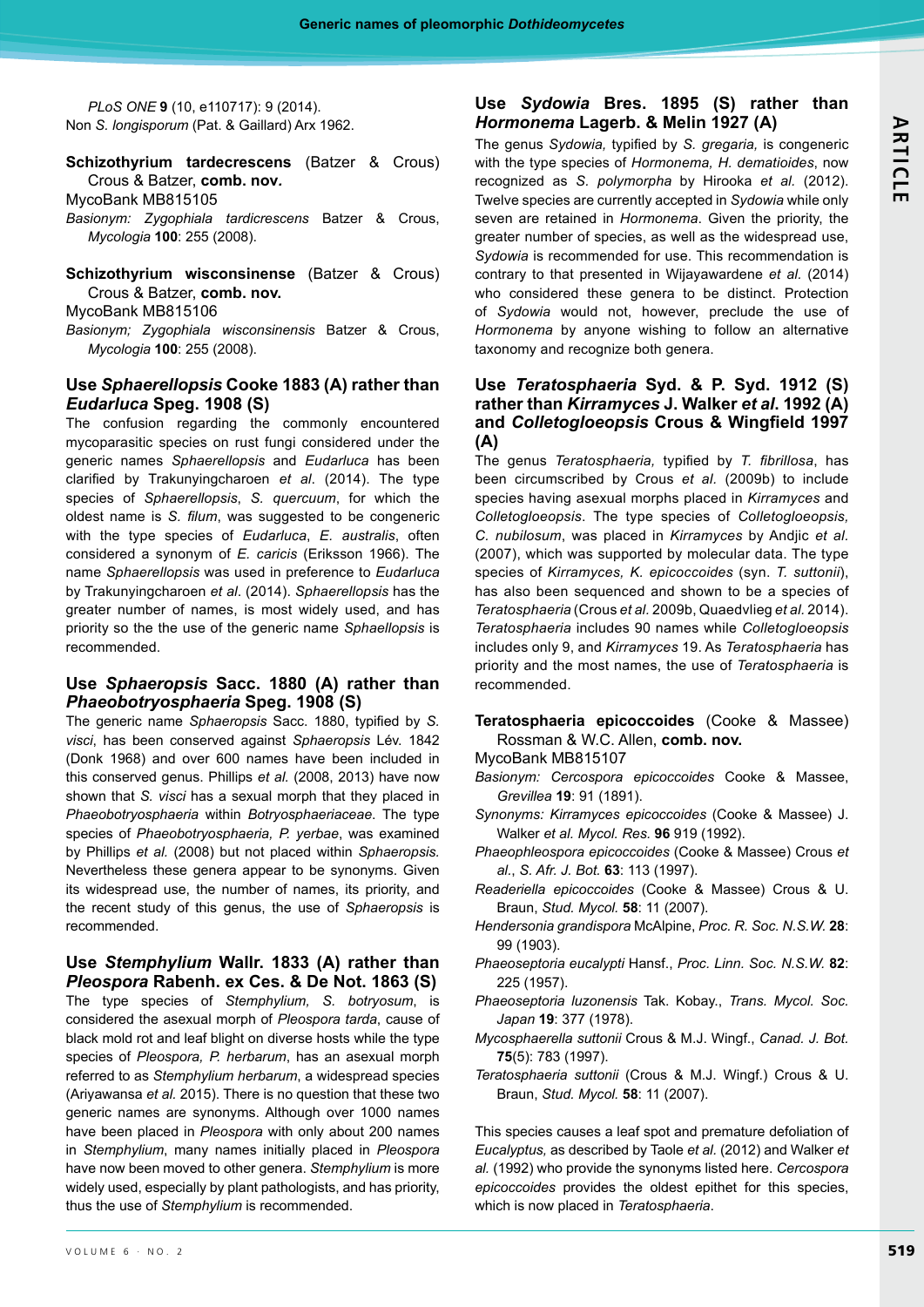# **Use** *Tetraploa* **Berk. & Broome 1850 (A) rather than** *Tetraplosphaeria* **Kaz. Tanaka & K. Hiray. 2009 (S)**

When Tanaka *et al.* (2009) proposed the generic name *Tetraplosphaeria*, they showed that the type species *T. sasicola* grouped closely with the type species of *Tetraploa, T. aristata.* This relationship was accepted by Hyde *et al.* (2013) and Wijayawardene *et al.* (2014), both of whom recommended the use of *Tetraploa* over *Tetraplosphaeria*. *Tetraploa* includes 20 names while *Tetraplosphaeria* has only four names, thus, having priority and the most names, use of *Tetraploa* is recommended.

# **Protect** *Venturia* **Sacc. 1882 (S) over**  *Fusicladium* **Bonord. 1851 (A) and** *Pollaccia* **E. Bald. & Cif. 1947 (A)**

The generic name *Venturia* is well known because of the ubiquitous disease of apple known as apple scab, caused by *V. inaequalis,* and for species causing other diseases especially on *Rosaceae*. *Venturia* is typified by *V. inaequalis,*  which has an asexual morph referred to as *Fusicladium pomi,* while the type of *Fusicladium*, *F. virescens*, has a sexual morph known as *Venturia pyrina,* the cause of pear scab (Sivanesan & Waller 1974, Schubert *et al.* 2003). The genus *Pollaccia,* typified by *P. radiosa,* was established for the asexual morph of *Venturia radiosa*. Using a molecular phylogeny Crous *et al.* (2007b) showed that *V. inaequalis, V. pyrina* and *V. radiosa* were congeneric, thus *Venturia, Fusicladium,* and *Pollaccia* are synonymous generic names. All three generic names have been used in reports of the diseases. The names in *Venturia*, however, are more widely known than those in *Fusicladium* or *Pollaccia* so *Venturia* is recommended for protection.

Based on the molecular phylogeny presented by Crous *et al.* (2007b) and Zhang *et al*. (2011), the following species should also be placed in *Venturia*:

#### **Venturia barriae** Rossman & Crous, **nom. nov.** MycoBank MB815108

*Replaced name*: *Fusicladium fagi* Crous & de Hoog, *Stud. Mycol.* **58**: 209 (2007).

Non *V. fagi* M.E. Barr 1968.

**Venturia catenospora** (Butin) Rossman & Crous, **comb. nov.**

MycoBank MB815110

- *Basionym*: *Pollaccia catenospora* Butin, *Mycol. Res.* **96**: 658 (1992).
- *Synonym*: *Fusicladium catenosporum* (Butin) Ritschel & U. Braun, *Schlechtendalia* **9**: 30 (2003).
- **Venturia convolvularum** (Ondřej) Rossman & Crous, **comb. nov.**

MycoBank MB815111

*Basionym*: *Fusicladium convolvularum* Ondřej, *Česká Mykol.* **25**: 171 (1971).

**Venturia oleaginea** (Castagne) Rossman & Crous, **comb. nov.** MycoBank MB815112

- *Basionym*: *Cycloconium oleagineum* Castagne, *Cat. Pl. Mars.*: 220 (1845).
- *Synonym*: *Fusicladium oleagineum* (Castagne) Ritschel & U. Braun, *Schlechtendalia* **9**: 70 (2003).
- **Venturia phillyreae** (Nicolas & Aggéry) Rossman & Crous, **comb. nov.**

### MycoBank MB815113

- *Basionym: Cycloconium phillyreae* Nicolas & Aggéry, *Bull. trimest. Soc. mycol. Fr.* **44**: 303 (1928).
- *Synonym: Fusicladium phillyreae* (Nicolas & Aggéry) Ritschel & U. Braun, *Schlechtendalia* **9**: 73 (2003).

# **Use** *Zeloasperisporium* **R.F. Castañeda 1996 (A) rather than** *Neomicrothyrium* **Boonmee** *et al.* **2011 (S)**

The type species of *Zeloasperisporium, Z. hyphopodioides*, was recently show to be congeneric with the monotype species of *Neomicrothyrium, N. siamense*, by Crous *et al.* (2015b) and Hongsanan *et al.* (2015), thus these generic names are synonyms. Crous *et al.* (2015b) added another species to *Zeloasperisporium* while Hongsanan *et al.* (2015) described two further new species of *Zeloasperisporium*  and placed *N. siamense* in *Zeloasperisporium*. Given its priority and greater number of species, *Zeloasperisporium* is recommended for use here.

# **Genera not competing for use**

Notes are provided below on generic names that were considered synonyms by Wijayawardene *et al.* (2014), but upon closer examination may not be. Until questions about the relationships between the type species involved are answered, no recommendations are made.

### *Antennulariella* **Woron. 1915 (S) and**  *Antennariella* **Bat. & Cif. 1963 (A) may not be synonyms**

The type species of *Anntenulariella*, *A. fulignosa*, has been placed in *Wentiomyces*, a genus that includes 22 names while the type species of *Antennariella, A. unedonis*, is now considered a synonym of *Polychaeton brasiliense*, a name that should be placed in *Capnodium*. This suggests that these type species are not congeneric and thus the generic names *Antennulariella* and *Antenariella* are probably not synonyms.

# **Use** *Cyclopeltella* **Petr. 1953 (A)**

The monotypic generic names *Cyclopeltis* and *Cyclopeltella* were described in the same article by Petrak (1953), however, *Cyclopeltis* is a later homonym of the fern genus *Cyclopeltis* J. Sm. 1846 (*Aspidiaceae*), and thus cannot be used. Only *Cyclopeltella* typified by *C. orbicularis* Petr. is available for use.

# **REFERENCES**

Aa HA van der (1973) Studies in *Phyllosticta* I. *Studies in Mycology* **5**: 1–110.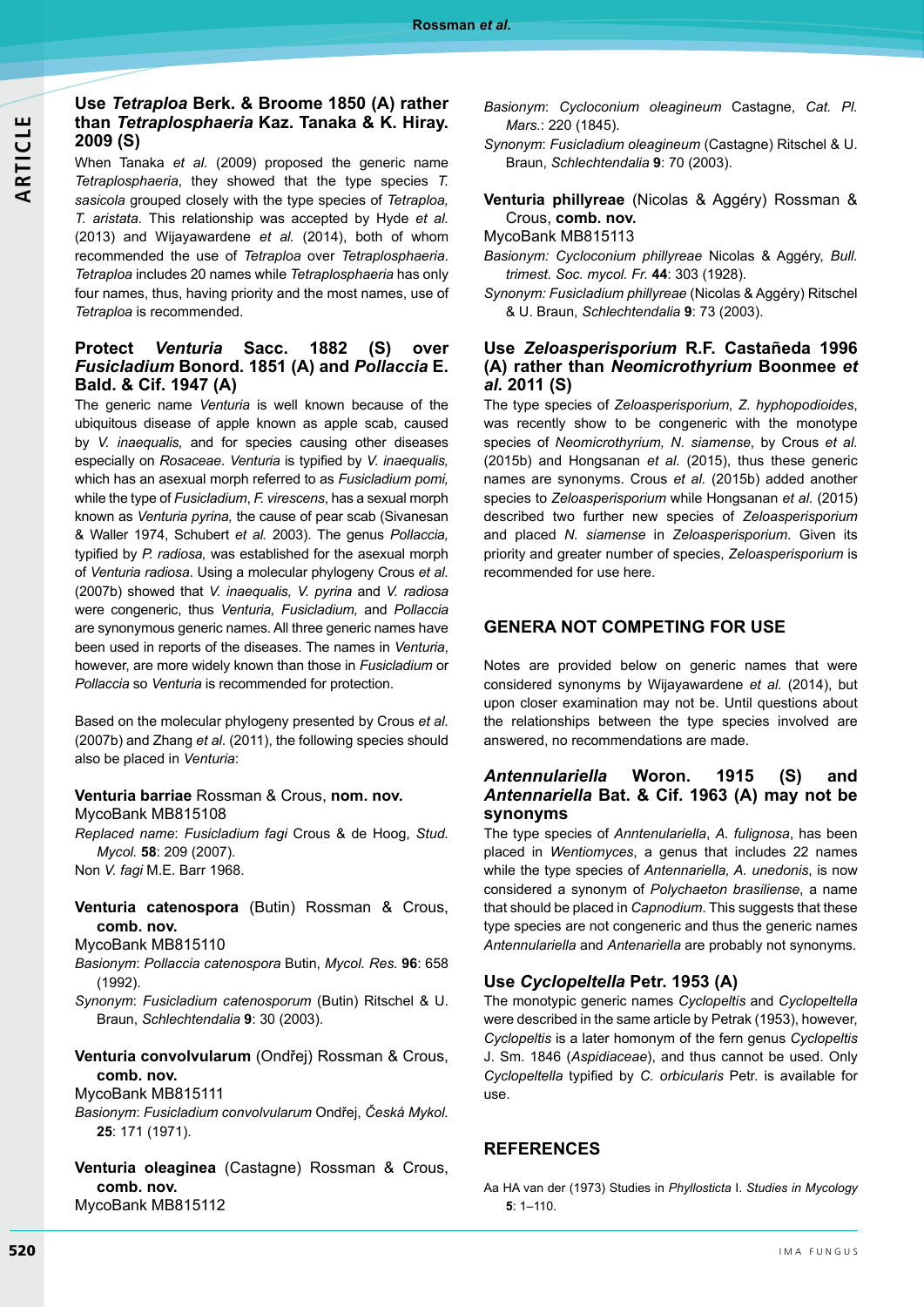- Aa HA van der, Vanev S (2002) *A Revision of the Species described in Phyllosticta*. Utrecht: Centraalbureau voor Schimmelcultures.
- Andjic V, Barber PA, Carnegie AJ, Hardy GESJ, Wingfield MJ, *et al.* (2007) Phylogenetic reassessment supports accommodation of *Phaeophleospora* and *Colletogloeopsis* from eucalypts in *Kirramyces*. *Mycological Research* **111**: 1184–1198.
- Aptroot A (2006) *Mycosphaerella and its anamorphs*: 2. Conspectus of *Mycosphaerella*. [CBS Biodiversity Series no. 5.] Utrecht: Centraalbureau voor Schimmelcultures.
- Ariyawansa HA, Kang JC, Alias SA, Chukeatirote E, Hyde KD (2014) *Pyrenophora*. *Mycosphere* **5**: 351–362.
- Ariyawansa HA, Thambugala KM, Manamgoda DS, Jayawardena R, Camporesi E, *et al.* (2015) Towards a natural classification and backbone tree for *Pleosporaceae*. *Fungal Diversity* **71**: 85–139.
- Batzer JC, Gleason ML, Harrington TC, Tiffany LH (2005) Expansion of the sooty blotch and flyspeck complex on apples based on analysis of ribosomal DNA gene sequences and morphology. *Mycologia* **97**: 1268*–*1286
- Batzer JC, Arias MMD, Harrington TC, Gleason ML, Groenewald JZ, *et al*. (2008) Four species of *Zygophiala* (*Schizothyriaceae, Capnodiales*) are associated with the sooty blotch and flyspeck complex on apple. *Mycologia* **100**: 246–258.
- Bensch K, Braun U, Groenewald JZ, Crous PW (2012) The genus *Cladosporium***.** *Studies in Mycology* **72**: 1–401.
- Bensch K, Groenewald JZ, Braun U, Dijksterhuis J, de Jesús Yáñez-Morales M, *et al*. (2015) Common but different: the expanding realm of *Cladosporium*. *Studies in Mycology* **82**: 23–74.
- Boonmee S, Ko Ko TW, Chukeatirote E, Hyde KD, Chen H, *et al.* (2012) *Kirschsteiniotheliaceae* fam. nov. *Mycologia* **104**: 698–714.
- Braun U, Crous PW, Dugan F, Groenewald JZ, de Hoog GS (2003) Phylogeny and taxonomy of *Cladosporium*-like hyphomycetes, including *Davidiella* gen. nov., the teleomorph of *Cladosporium* s. str. *Mycological Progress* **2**: 3–18.
- Casagrande F (1969) Ricerche biologiche sistematische su particolari ascomiceti pseudosferiali. *Phytopathologische Zeitschrift* **66**: 97–136.
- Chen C-Y, Hsieh W-H (2004) On the type species of the genus *Kirschsteiniothelia*, *K. aethiops*. *Sydowia* **56**: 13–20.
- Chomnunti P, Schoch CL, Aguirre-Hudson B, Ko-Ko TW, Hongsanan S, *et al.* (2011) *Capnodiaceae*. *Fungal Diversity* **51**: 103–134.
- Crous PW, Braun U (2003) *Mycosphaerella and its Anamorphs*: 1. *Names published in Cercospora and Passalora*. Utrecht: Centraalbureau voor Schimmelcultures.
- Crous PW, Slippers B, Wingfield MJ, Rheeder J, Marasas WFO, *et al.* (2006) Phylogenetic lineages in the *Botryosphaeriaceae*. *Studies in Mycology* **55**: 235–253.
- Crous PW, Braun U, Schubert K, Groenewald JZ, eds. (2007a) The genus *Cladosporium* and similar dematiaceous hyphomycetes. *Studies in Mycology* **58**: 1–253.
- Crous PW, Schubert K, Braun U, de Hoog GS, Hocking AD, Shin H-D, Groenewald JZ (2007b) Opportunistic, human-pathogenic species in the *Herpotrichiellaceae* are phenotypically similar to saprobic or phytopathogenic species in the *Venturiaceae*. *Studies in Mycology* **58**: 185–217.
- Crous PW, Schoch CL, Hyde KD, Wood AR, Gueidan C, *et al*. (2009a) Phylogenetic lineages in the *Capnodiales*. *Studies in Mycology* **64**: 17–47.
- Crous PW, Summerell BA, Carnegie AJ, Wingfield MJ, Hunter GC, *et al.* (2009b) Unravelling *Mycosphaerella*: do you believe in genera? *Persoonia* **23**: 99–118.
- Crous PW, Minnis AM, Pereira OL, Alfenas AC, Alfenas RF, *et al.* (2011a) What is *Scirrhia*? *IMA Fungus* **2**: 127–133.
- Crous PW, Tanaka K, Summerell BA, Groenewald JZ (2011b) Additions to the *Mycosphaerella* complex. *IMA Fungus* **2**: 49*–*64.
- Crous PW, Denman S, Taylor JE, Swart L, Bezuidenhout CM, *et al*. (2013) *Cultivation and diseases of Proteaceae: Leucadendron, Leucospermum and Protea.* 2nd edn. [CBS Biodiversity Series no. 13.] Utrecht: CBS-KNAW Fungal Biodiversity Centre.
- Crous PW, Hawksworth DL, Wingfield MJ (2015a) Identifying and naming plant-pathogenic fungi: past, present, and future. *Annual Review of Phytopathology* **53**: 246–267.
- Crous PW, Wingfield MJ, Guarro J, Restrepo-Hernández M, Sutton DA, *et al.* (2015b) Fungal Planet description sheets: 320-370. *Persoonia* **34**: 167–266.
- Damon SC (1952) On the fungus genera *Titaea, Monogrammia* and *Araneomyces*. *Journal of the Washington Academy of Sciences* **42**: 365–367.
- Donk A (1968) Report of the Committee for Fungi and Lichens 1964– 1968. *Taxon* **17**: 578–581.
- Ellis MB (1971) *Dematiaceous Hyphomycetes*. Kew: Commonwealth Mycological Institute.
- Ellis MB (1976) *More Dematiaceous Hyphomycetes*. Kew: Commonwealth Mycological Institute.
- Eriksson O (1966) On *Eudarluca caricis* (Fr.) O. Eriks., comb. nov., a cosmopolitan uredinicolous pyrenomycete. *Botaniska Notiser* **119**: 33–69.
- Farr DF, Rossman AY (2015) *Fungal Databases, Systematic Mycology and Microbiology Laboratory, ARS, USDA*; http:// nt.ars-grin.gov/fungaldatabases/
- Glienke C, Pereira OL, Stringari D, Fabris J, Kava-Cordeiro V, *et al.* (2011) Endophytic and pathogenic *Phyllosticta* species, with reference to those associated with Citrus Black Spot. *Persoonia* **26**: 47–56.
- Gao L, Zhang M, Zhao W, Hao L, Chen H, *et al.* (2014) Molecular and morphological analysis reveals five new species of *Zygophiala* associated with flyspeck signs on plant hosts from China. *PLoS ONE* **9**(10): e110717.
- Goh TK, Hyde KD, Tsui KM (1998) The hyphomycete genus *Acrogenospora*, with two new species and two new combinations. *Mycological Research* **102**: 1309–1315.
- Hansen EM, Lewis KJ (1997) *Compendium of Conifer Diseases*. St Paul, MN: Americal Phytopathological Society Press.
- Hantula J, Hallaksela A-M, Kurkela T (1998) Relationship between *Prosthemium betulinum* and *Pleomassaria siparia*. *Mycological Research* **102**: 1509–1512.
- Hawksworth DL (2015) Proposals to clarify and enhance the naming of fungi under the *International Code of Nomenclature for algae, fungi, and plants. IMA Fungus* **6**: 199–205; *Taxon* **64**: 858–862.
- Hirooka Y, Masuya H, Akiba M, Kubono T (2012) *Sydowia japonica*, a new name for *Leptosphaerulina japonica* based on morphological and molecular data. *Mycological Progress* **12**: 173–183.
- Hongsanan S, Tian Q, Bahkali AH, Yang JB, Mckenzie EHC, *et al.* (2015) *Zeloasperisporiales* ord. nov., and two new species of *Zeloasperisporium*. *Cryptogamie Mycologie* **36**: 301–317.
- Hughes SJ (1958) Revisiones Hyphomycetum aliquot cum appendice de nominibus rejiciendis. *Canadian Journal of Botany*  **16**: 727–836.
- Hughes SJ (1976) Sooty molds. *Mycologia* **68**: 693–820.
- Hughes SJ (1978) New Zealand Fungi. 25. Miscellaneous species. *New Zealand Journal of Botany* **16**: 311–370.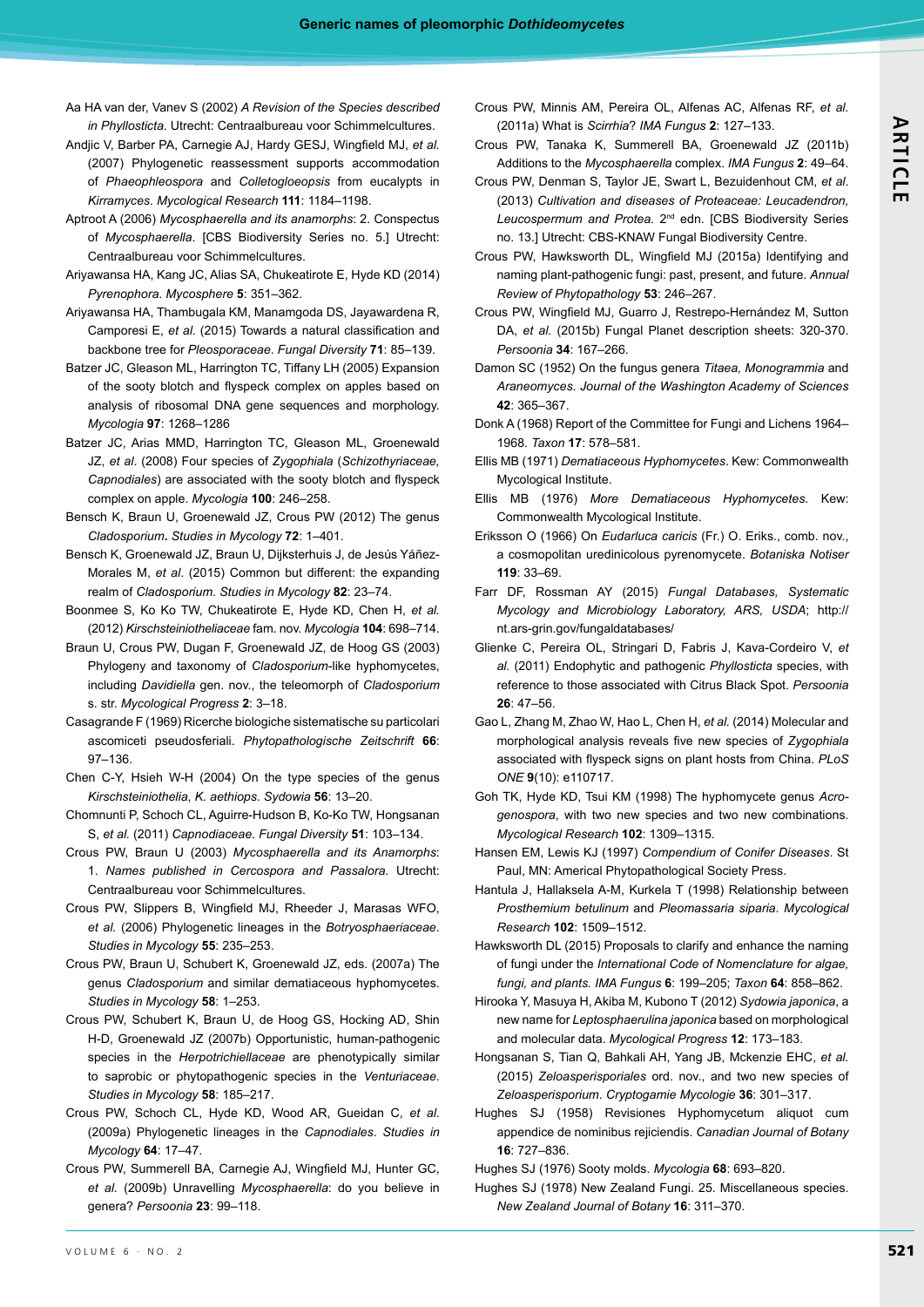- Hyde KD, Jones EBG, Liu J-K, Ariyawansa H, Boehm E, *et al.* (2013) Families of *Dothideomycetes*. *Fungal Diversity* **63**: 1–313.
- Kamiyama M, Hirayama K, Tanaka K, Mel'nik VA (2009) Transfer of *Asterosporium orientale* to the genus *Prosthemium* (*Pleosporales, Ascomycota*): a common coelomycetous fungus with stellate conidia occurring on twigs of *Betula* spp. *Mycoscience* **50**: 438–441.
- Kirschner R, Arauz V, Herbst F, Hofmann TA, Ix S, *et al.* (2010) A new species of *Puttemansia* (*Tubeufiaceae, Pleosporales*) and new records of further *Ascomycota* from Panama. *Sydowia* **62**: 225–241.
- Leonard KJ, Suggs EG (1974) *Setosphaeria prolata*, the ascigerous state of *Exserohilum prolatum*. *Mycologia* **66**: 281–297.
- Li H, Zhang R, Sun G, Batzer JC, Gleason ML (2010) New species and record of *Zygophiala* on apple fruit from China. *Mycological Progress* **9**: 245–251.
- Li Y, Wu H, Chen H, Hyde KD (2011) Morphological studies in *Dothideomycetes*: *Elsinoë* (*Elsinoaceae*), *Butleria*, and three excluded genera. *Mycotaxon* **115**: 507–520.
- Ma Y, Zhang R, Sun G, Zhu H, Tang M, *et al.* (2010) A new species of *Zygophiala* associated with the flyspeck complex on apple from China. *Mycological Progress* **9**: 151–155.
- Manamgoda DS, Cai L, McKenzie EHC, Crous PW, Madrid H, *et al.* (2012) A phylogenetic and taxonomic re-evaluation of the *Bipolaris* - *Cochliobolus* - *Curvularia* complex. *Fungal Diversity* **56**: 131–144.
- Manamgoda DS, Rossman AY, Castlebury LA, Crous PW, Madrid H, *et al.* (2014) The genus *Bipolaris*. *Studies in Mycology* **79**: 221–288.
- Manamgoda DS, Rossman AY, Castlebury LA, Chukeatirote E, Hyde KD (2015) A taxonomic and phylogenetic re-appraisal of the genus *Curvularia* (*Pleosporaceae*): human and plant pathogens. *Phytotaxa* **212**: 175–198.
- McNeill J, Barrie FF, Buck WR, Demoulin V, Greuter W, *et al.* (eds.) (2012) *International Code of Nomenclature for algae, fungi, and plants (Melbourne Code)*. [Regnum Vegetabile no. 154.] Königstein: Koeltz Scientific Books.
- Minnis AM, Kennedy AH, Grenier DB, Palm ME, Rossman AY (2012) Phylogeny and taxonomic revision of the *Planistromellaceae* including its coelomycetous anamorphs: contributions towards a monograph of the genus *Kellermania*. *Persoonia* **29**: 11–28.
- Mohali SR, Slippers B, Wingfield MJ (2007) Identification of *Botryosphaeriaceae* from *Eucalyptus*, *Acacia* and *Pinus* in Venezuela. *Fungal Diversity* **25**: 103–125.
- Monkai J, Liu J-K, Boonmee S, Chomnunti P, Chukeatirote E., *et al.* (2013) *Planistromellaceae* (*Botryosphaeriales*). *Cryptogamie Mycologie* **34**: 45–77.
- Moore RT (1962) *Hiospira*, a new genus of the *Helicosporae*. *Transactions of the British Mycological Society* **45**: 143–146.
- Moore SD (2002) Entomopathogens and microbial control of citrus pests in South Africa: a review. *South African Fruit Journal* **1**: 30–32.
- Motohashi K, Inaba S, Anzai K, Takamatsu S, Nakashima C (2009) Phylogenetic analyses of Japanese species of *Phyllosticta sensu stricto*. *Mycoscience* **50**: 291–302.
- Petrak F (1953) *Cyclopeltis* n. gen., eine neue Gattung der *Polystomellaccn*. *Sydowia* **7**: 370–374.
- Petrak F (1954) *Anthracostroma* n. gen., eine neue Gattung der dothidealen Pyrenomyzeten. *Sydowia* **8**: 96–99.
- Phillips AJL, Alves A, Pennycook S, Johnston P, Ramaley A, *et al.* (2008) Resolving the phylogenetic and taxonomic status of dark-

spored teleomorph genera in the *Botryosphaeriaceae*. *Persoonia* **21**: 29–55.

- Phillips AJL, Alves A (2009) Taxonomy, phylogeny, and epitypification of *Melanops tulasnei*, the type species of *Melanops*. *Fungal Diversity* **38**: 155–166.
- Phillips AJL, Alves A, Slippers B, Wingfield MJ, Groenewald JZ, *et al.* (2013) The *Botryosphaeriaceae*: genera and species known from culture. *Studies in Mycology* **76**: 51–167.
- Quaedvlieg W, Binder M, Groenewald JZ, Summerell BA, Carnegie AJ, *et al.* (2014) Introducing the consolidated species concept to resolve species in the *Teratosphaeriaceae*. *Persoonia* **33**: 1*–*40.
- Quaedvlieg W, Groenewald JC, Yáñez-Morales, M de J, Crous P (2012) DNA barcoding of *Mycosphaerella* species of quarantine importance to Europe. *Persoonia* **29**: 101*–*115.
- Quaedvlieg W, Verkley GJM, Shin H-D, Barreto RW, Alfenas AC, *et al.* (2013) Sizing up *Septoria*. *Studies in Mycology* **75**: 307–390.
- Ramaley AW (1993) New fungi from *Yucca*: *Planistromella yuccifoliorum* gen. et sp. nov., its anamorph, *Kellermania yuccifoliorum* sp. nov., and *Planistromella uniseptata*, sp. nov., the teleomorph of *Kellermania yuccigena*. *Mycotaxon* **47**: 259–274.
- Reynolds DR (1999) *Capnodium citri*: the sooty mold fungi comprising the taxon concept. *Mycopathologia* **148**: 141–147.
- Rossman AY (1978) *Podonectria*, a genus in the *Pleosporales* on scale insects. *Mycotaxon* **7**: 163–182.
- Rossman AY (1987) The *Tubeufiaceae* and similar *Loculoascomycetes*. *Mycological Papers* **157**: 1–71.
- Rossman A, Manamgoda D, Hyde K (2013) A proposal to conserve *Bipolaris* over *Cochliobolus*. *Taxon* **62**: 1331–1332.
- Rossman A (2014) Lessons learned from moving to one scientific name for fungi. *IMA Fungus* **5**: 81–89.
- Schoch CL, Spatafora JW, Lumbsch HT, Huhndorf SM, Hyde KD, *et al.* (2009) A phylogenetic re*-*evaluation of *Dothideomycetes*. *Studies in Mycology* **64**: 1–220.
- Schubert K, Ritschel A, Braun U (2003) A monograph of *Fusicladium* s. lat. (*Hyphomycetes*). *Schlechtendalia* **9**: 1–132.
- Shoemaker RA (1959) Nomenclature of *Drechslera* and *Bipolaris*, grass parasites segregated from *'Helminthosporium'*. *Canadian Journal of Botany* **37**: 879–887.
- Shoemaker RA (1962) *Drechslera* Ito. *Canadian Journal of Botany* **40**: 809*–*836.
- Shoemaker RA (1999) *Marielliottia*, a new genus of cereal and grass parasites segregated from *Drechslera*. *Canadian Journal of Botany* **76**: 1558–1569.
- Simmons EG (1986) *Alternaria* themes and variations (22–26). *Mycotaxon* **25**: 287–308.
- Simmons EG (1990) *Embellisia* and related teleomorphs. *Mycotaxon* **38**: 251–265.
- Sivanesan A, Waller JM (1974) *Venturia pirina*. *Descriptions of Pathogenic Fungi and Bacteria* **404**: 1–2.
- Sivanesan A (1983) Studies on ascomycetes. *Transactions of the British Mycological Society* **81**: 313–332.
- Sivanesan A (1984) *The Bitunicate Ascomycetes and their Anamorphs*. Vaduz: J. Cramer.
- Sivanesan, A (1987) Graminicolous species of *Bipolaris*, *Curvularia*, *Drechslera*, *Exserohilum* and their teleomorphs. *Mycological Papers* **158**: 1–261.
- Sivanesan A (1996) *Corynesporasca caryotae* gen. et sp. nov. with a *Corynespora* anamorph, and the family *Corynesporascaceae*. *Mycological Research* **100**: 783*–*788.

Sivanesan A, Holliday P (1971) *Elsinoë canavaliae. Descriptions of*